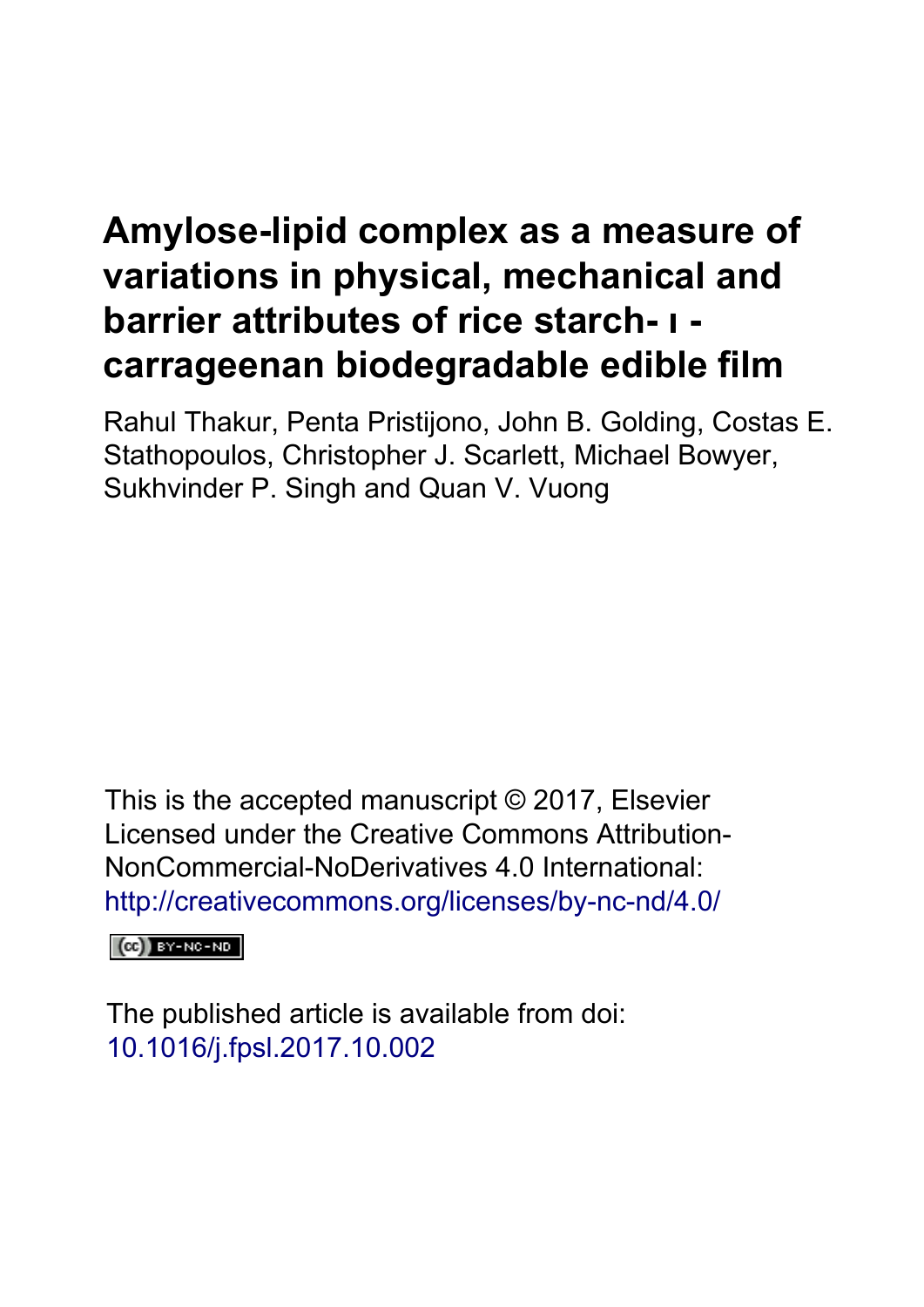| 1              | Amylose-lipid Complex as a Measure of Variations in Physical, Mechanical and Barrier                                                             |
|----------------|--------------------------------------------------------------------------------------------------------------------------------------------------|
| $\overline{2}$ | Attributes of Rice Starch-1-Carrageenan Biodegradable Edible Film                                                                                |
| 3              | Rahul Thakur <sup>a*</sup> , Penta Pristijono <sup>a</sup> , John B. Golding <sup>a, c</sup> , Costas E. Stathopoulos <sup>b</sup> , Christopher |
| 4              | J. Scarlett <sup>a</sup> , Michael Bowyer <sup>a</sup> , Sukhvinder P. Singh <sup>a, c,</sup> Quan V. Vuong <sup>a*</sup>                        |
| 5              | <sup>a</sup> School of Environmental and Life Sciences, University of Newcastle, Ourimbah, NSW 2258,                                             |
| 6              | Australia                                                                                                                                        |
| $\overline{7}$ | <sup>b</sup> Division of Food and Drink, School of Science, Engineering and Technology, University of                                            |
| 8              | Abertay, Dundee DD1 1HG, UK                                                                                                                      |
| $9\,$          | <sup>c</sup> NSW Department of Primary Industries, Ourimbah, NSW 2258, Australia                                                                 |
| 10             |                                                                                                                                                  |
| 11             |                                                                                                                                                  |
| 12             | *Correspondence to:                                                                                                                              |
| 13             | R. Thakur                                                                                                                                        |
| 14             | E mail: Rahul.thakur@uon.edu.au                                                                                                                  |
| 15             | School of Environmental and Life Sciences, Faculty of Science and Information Technology,                                                        |
| 16             | University of Newcastle, Brush Road, Ourimbah, NSW 2258, Australia.                                                                              |
| 17             | Q. V. Vuong                                                                                                                                      |
| 18             | School of Environmental and Life Sciences, Faculty of Science and Information Technology,                                                        |
| 19             | University of Newcastle, Brush Road, Ourimbah, NSW 2258, Australia.                                                                              |
| 20             | Email: yanquan.vuong@newcastle.edu.au                                                                                                            |
| 21             |                                                                                                                                                  |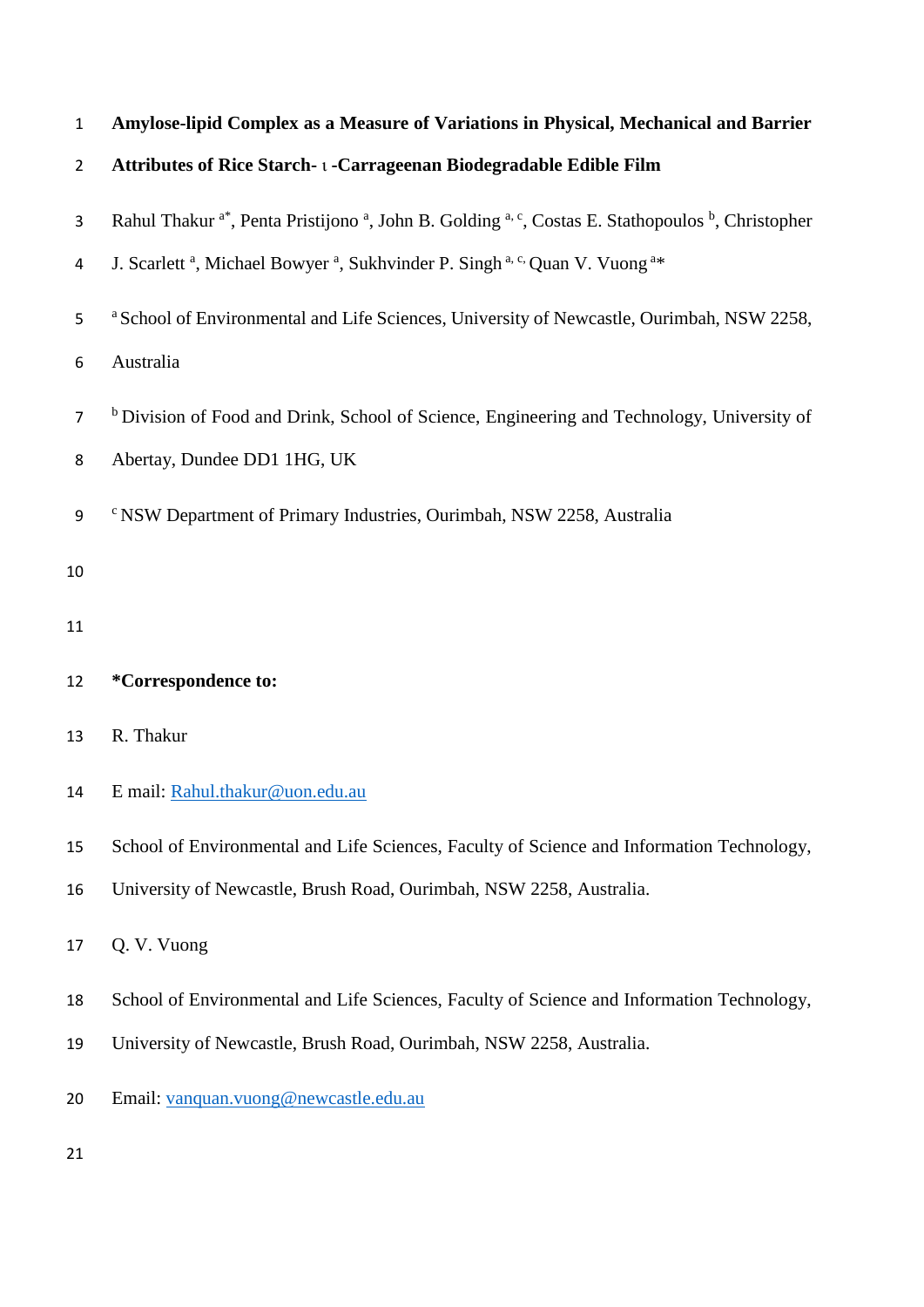#### **Abstract**

 Improvements in the hygroscopic properties of starch based films are important to strengthen their mechanical properties. The effects of different hydrophobic components-butyric acid (BA, C4:0), lauric acid (LA, C12:0), palmitic acid (PA, C16:0), oleic acid (OA, C18:1), stearic acid (SA, C18:0) and sucrose fatty acid ester (FAEs) on the rice starch (RS)-ι-carrageenan (ι- car) composite films were investigated. Scanning electron microscopy (SEM), differential scanning calorimetry (DSC), thermogravimetric analysis (TGA) in combination with amylose- lipid complexing index (CI) were used to characterise the changes in structure and properties of edible films. The SEM results showed that the surface of films became smoother after the incorporation of fatty acids. Carbon-chain length was a major determinant of CI formation 32 which further influenced the attributes of RS-t-car films. The addition of FAEs to RS-t-car improved film thickness, permeability, transparency, tensile properties (TS) and could be used to tailor biodegradable edible films with enhanced properties and future fruit coating applications.

**Keywords:** Carrageenan; Fatty acids; Hydrophobic; Packaging, Starch.

- 
- 
- 
- 
- 
-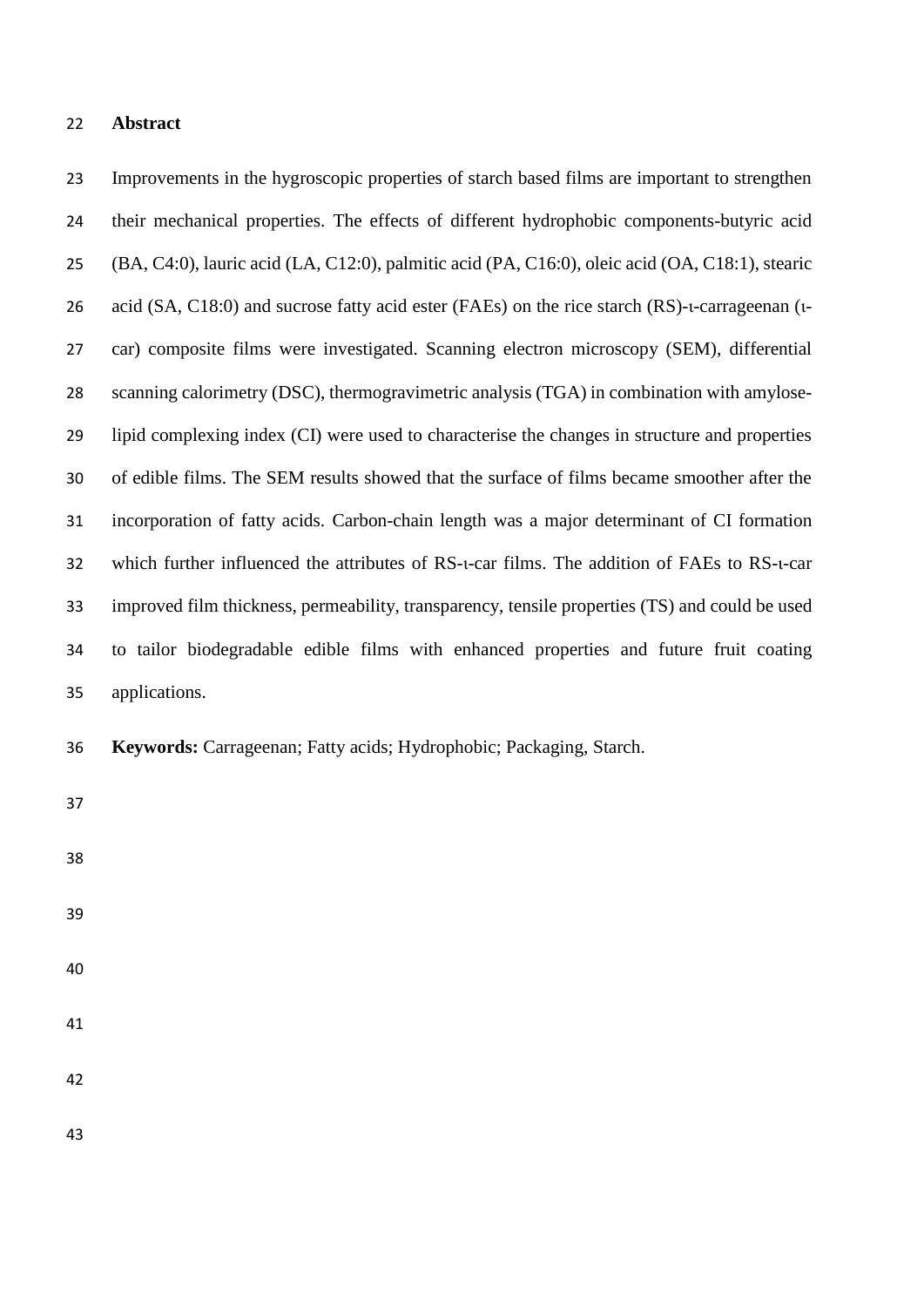#### **1. Introduction**

 Edible packaging based on polysaccharides has been studied as a potential substitute for non- biodegradable synthetic materials (Cerqueira, Souza et al. 2012). Among the different polysaccharides, starch is one of the most promising candidate for the manufacturing of biodegradable edible films (Liu, Sun et al. 2016). Different starch sources have been investigated as an economical edible film material with good packaging properties (Thakur, Saberi et al. 2016).

 Rice is one of the most important foods and is produced widely around the world. However, during harvest and packing, many rice grains crack or break resulting in a reduction of eating quality and lower prices (Bhat and Riar 2016). This lower grade underutilized material can be used as a starch source for the manufacturing of edible films and coatings. Starch functional properties are dependent on water (Wang and Copeland 2012) and like other starch sources, rice starch also has a great affinity to interact with water and this interaction has a negative impact on the films barrier and mechanical properties (González and Villanueva 2011). Moreover, lack of fragility and brittleness exhibited during starch thermoformation, limits their potential for packaging applications. Therefore, starch alone cannot form a film with satisfactory mechanical and permeability properties unless it is chemically modified, blended with other biopolymer or plasticized (Dhall 2013).

 Applications of plasticizers for improving the limitations of starch films and coatings have led to the development of safe and novel solutions (Karbowiak, Hervet et al. 2006, Kowalczyk and Baraniak 2011, Vieira, da Silva et al. 2011). Fatty acids, epoxidized triglyceride vegetable oils from soybean oil, linseed oil, castor oil, sunflower oil and fatty acid esters (FAEs) are commonly studied hydrophobic components used to improve film hygroscopic properties (Vieira, da Silva et al. 2011).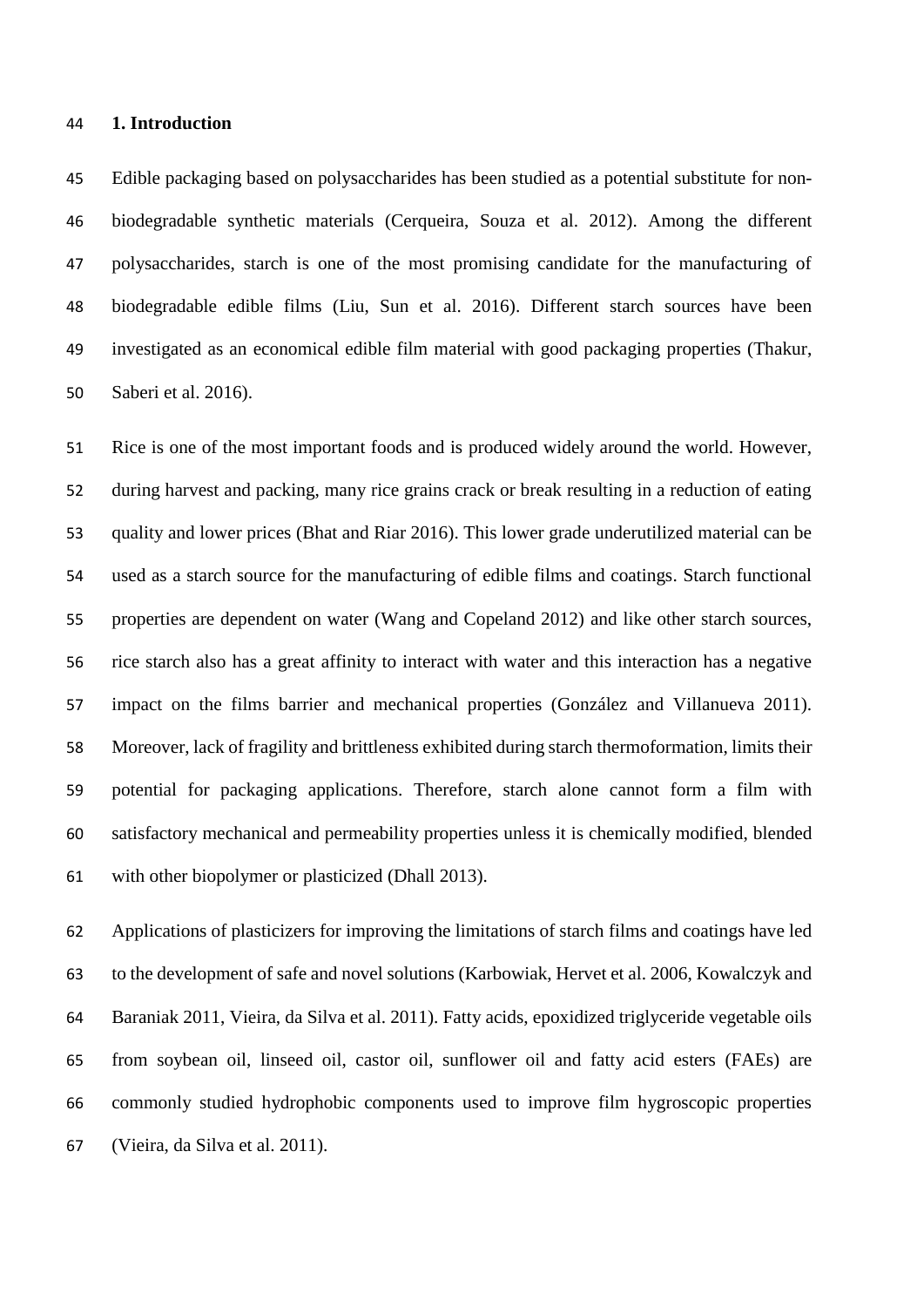The incorporation of lipids into the film matrix is a strategy to improve the water barrier properties of edible film. However, their sole utilization may compromise with the film mechanical properties (Rocca-Smith, Marcuzzo et al. 2016) due to phase separation (incompatibility of materials) (Acosta, Jiménez et al. 2015). Moreover, water barrier properties of emulsion based edible films depends on the nature of lipids, chain length of the fatty acids and structure of dried film (Slavutsky and Bertuzzi 2016). Furthermore, starch functional properties and its interactions with different components, particularly with water and lipids, are of great interest to the food and packaging industries (Copeland, Blazek et al. 2009). These interactions are the basis of the selection of compatible component (s) into the film matrix. In the multi-scale structure of granules and the changes they undergo during the processing is the major determinant of starch functionality (Wang, Zhang et al. 2016). The starch granule, helical structure of amylose is occupied by the H-bonds which provide hydrophilicity to the molecule, and assist in forming complexes with the free fatty acids, fatty acids components of glycerides and iodine molecules. These complexes between amylose and lipids are generally described in terms of complexing index (CI) formation as evaluated by reduction in their iodine binding capacity (Kawai, Takato et al. 2012). According to Wang, Wang et al. (2016), these interactions varies with the fatty acid component and significantly modify the properties and functionalities of starches. Hence, it becomes more important to find out a suitable emulsion with compatible fatty acid component to the starch material to produce good film properties. To the best of our knowledge there is no such study available in the literature reporting the effect of amylose- lipid complex formation ability of different hydrophobic components on the attributes of rice starch-ι-car edible film. Therefore, this novel study investigated the use of different fatty acids as a hydrophobic component in the rice starch/carrageenan based coating material where the objective was to investigate the influence of hydrophobic components, saturated (palmitic, stearic, lauric acid), unsaturated (oleic and butyric acid) and fatty acid ester on the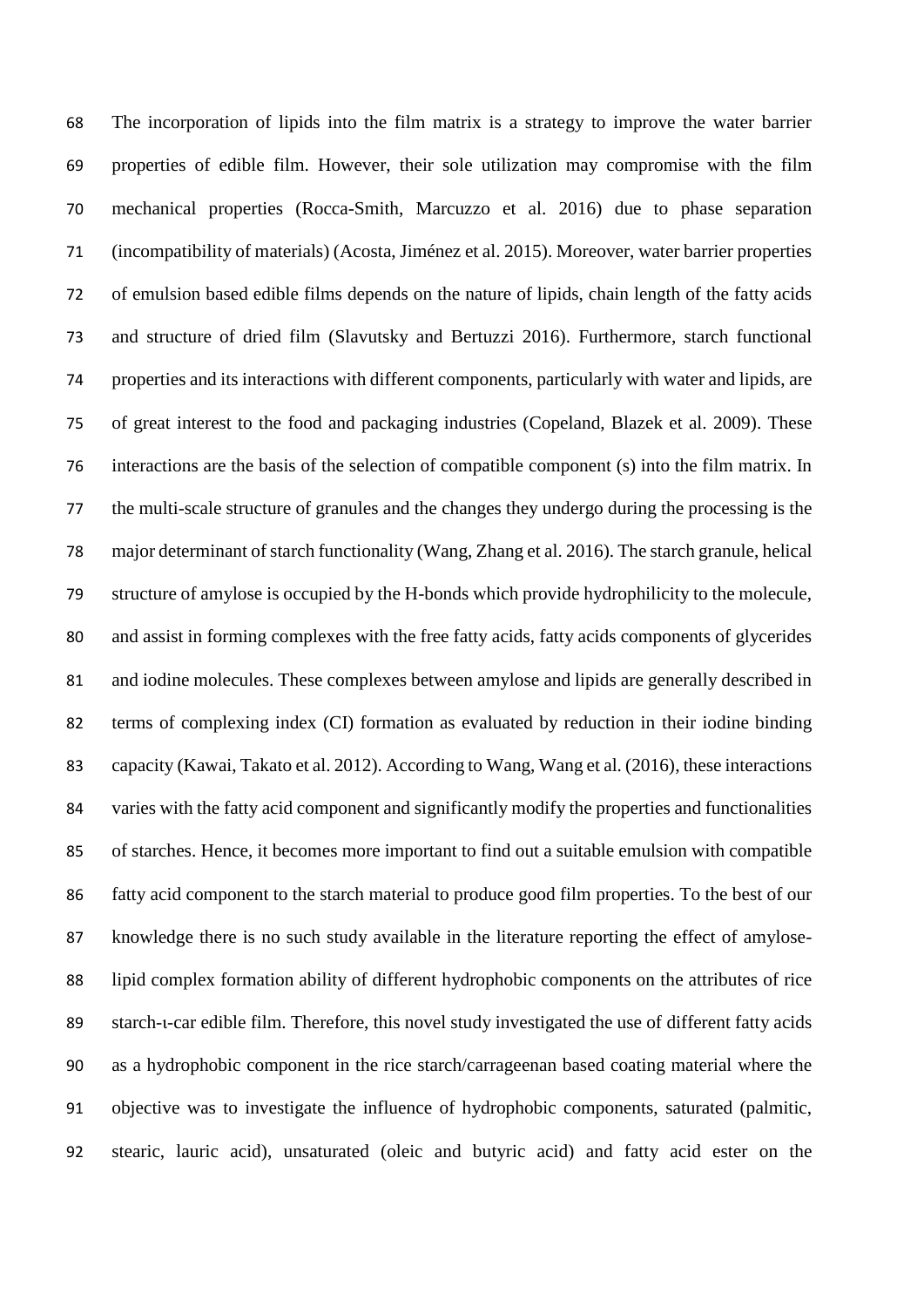microstructural, physical (thickness, solubility), mechanical (tensile strength and elongation at break), barrier (water vapour permeability) and optical properties of starch-carrageenan films.

#### **2. Materials and methods**

## **2.1 Materials**

 Rice grains (*Oryza sativa* var. Reiziq) were obtained from Sunrice (Sun Rice, Leeton Australia). Stearic acid, palmitic acid, lauric acid, butyric acid, oleic acid and Tween®20 were purchased from Sigma Aldrich, USA. The ι-car (*Chondrus crispus*) was purchased from Melbourne Food ingredient depot, Australia. Sucrose fatty acid ester was from Tokyo chemical industry co. Ltd Japan. Glycerol was from Ajax Finechem Pty. Ltd, Australia. Starch isolation and characterisation of its chemical composition is described elsewhere (Thakur, Saberi et al. 2016).

**2.2 Methods**

## **2.2.1 Film solution**

- Dispersion solution was prepared according to the method described by Thakur, Saberi et al.
- (2016). Film solution was prepared in two steps.
- **Step-1:** Starch solution (2%) was prepared by heating the starch-water mixture at 85ºC using hot plate magnetic stirrer (180 rpm) with constant agitation for 15 min.
- **Step-2:** The *u*-carrageenan (2%) was heated in water at 80 °C with constant stirring (200 rpm) till the clear transparent solution was formed.
- After mixing the solution in step-1 and step-2 liquid fatty acids (0.6%) were added with subsequent addition of Tween®20 (0.2%) and glycerol (1%). The final mixture was stirred for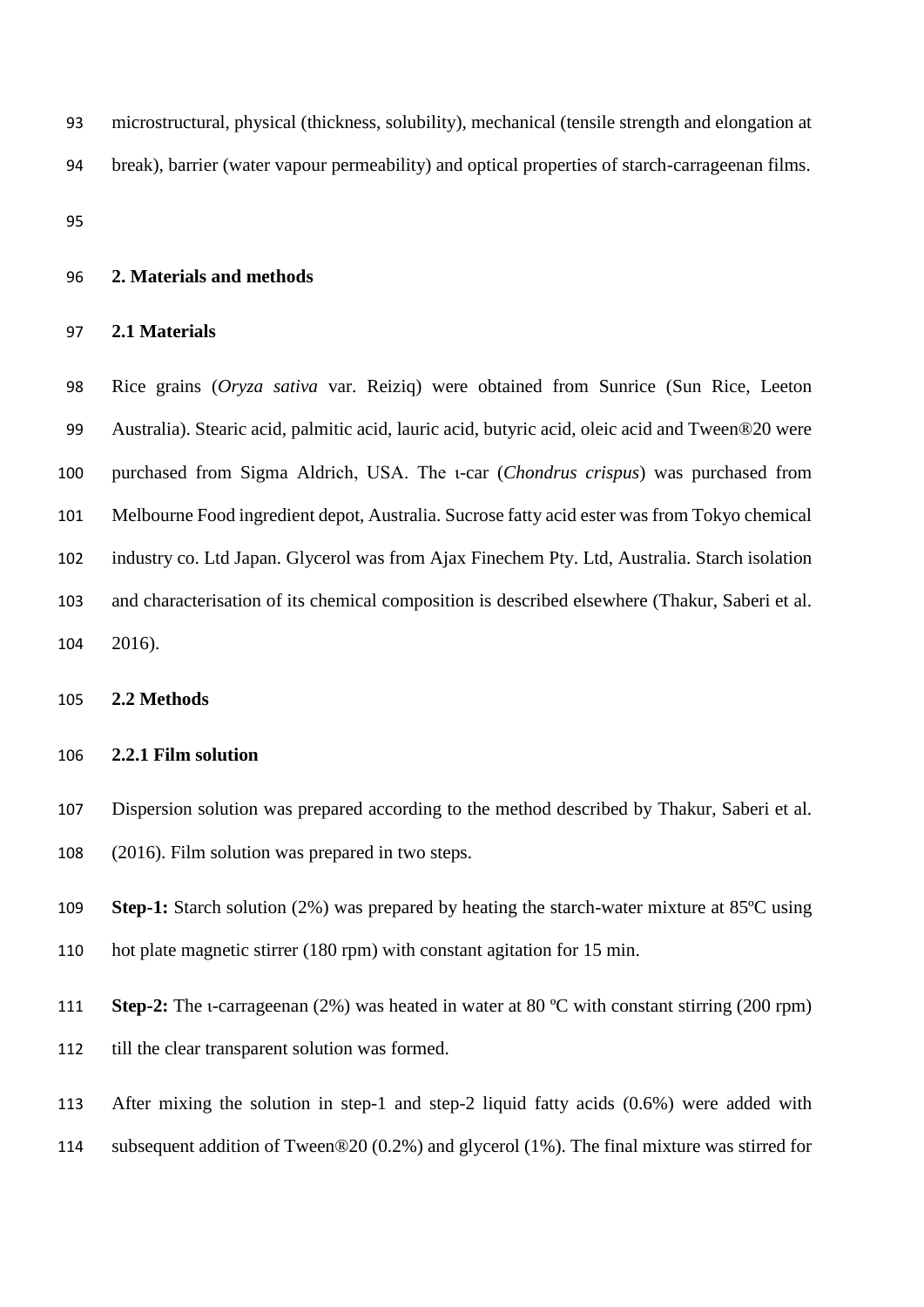20 minutes and cooled down to the room temperature before casting. 20 ml of final film solution was poured into petri plates and dried in the oven for 24h under controlled conditions (35ºC, RH 50%). For evaluation films were peeled off and conditioned at 27ºC, RH 60% for 72h.

## **2.2.2 Complexing index (CI) of starch-fatty acid mixture**

 The CI of starch-fatty acid mixture was calculated by the reduction in the iodine binding capacity as explained by Wang, Wang et al. (2016) with minor modifications. Starches depending on grain types and varieties contain varying amount of monoacyl lipids inside the granules (Wani, Singh et al. 2012). The starch used in this experiment was defatted before use and the fat content was reported in our previous work (Thakur, Pristijono et al.). Starch-fatty acid physical mixture was prepared by dissolving 5 mmol of fatty acid in 50 ml ethanol under magnetic stirring. 5g starch was added to the mixture and stirred continuously till the complete evaporation of ethanol. 400 mg of prepared starch-fatty acid mixture was mixed with 5 ml distilled water in a 50 ml centrifuge tube. The mixture was thermally processed at 92.5°C for 129 10 minutes to completely gelatinize the starch material. After cooling at room temperature, 25 ml of water was added and tubes were vortexed for 3 minutes before 2ml of iodine solution (2.0% KI+ 1.3% I2) was added. The mixture was mixed completely by end to end rotation. Absorbance of the final solution was measured at 548 nm and CI was calculated using the equation (1). All samples were tested in triplicates and results were averaged.

134 
$$
CI = \left(\frac{A_{((without \, fatty \, acid)} - A_{(with \, fatty \, acid)}}{A_{(without \, fatty \, acid)}}\right) * 100
$$
 (1)

## **2.3 Edible film properties**

#### **2.3.1 Physical properties**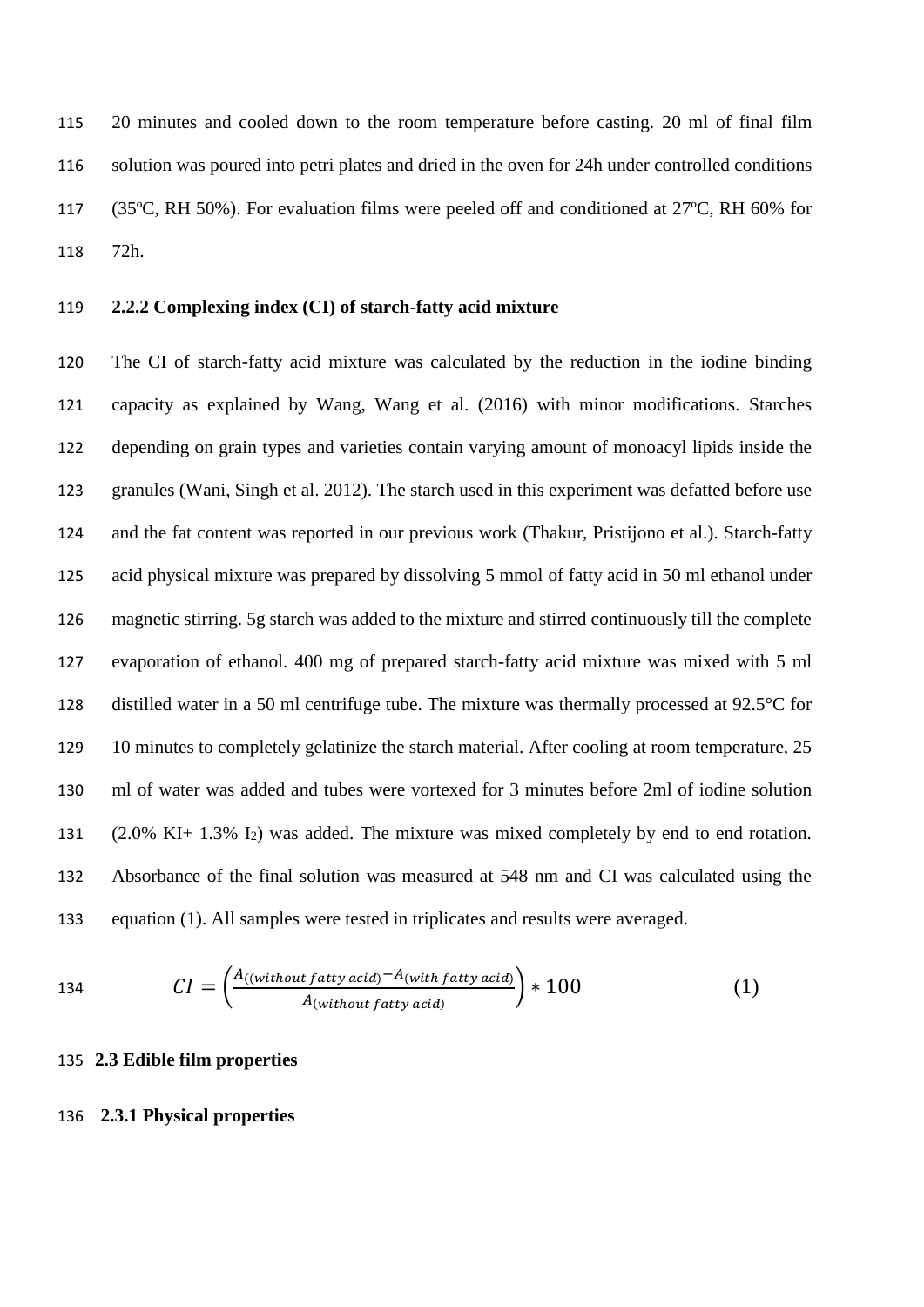A digital micrometer (Mitutoyo, Co., Code No. 543-551-1, Model ID-F125, 139 Japan; sensitivity=0.001 mm) was used to measure the film thickness. Average thickness value was used to measure the water vapour permeability (WVP) and opacity of film samples. Film solubility was determined according to a previously reported method (Saberi, Thakur et al. 141 2016).

## 142 **2.3.2 Permeability property**

## 143 **2.3.2.1 Water vapour permeability (WVP)**

 WVP was measured gravimetrically using ASTM E96-92 method described by Martins, Cerqueira et al. (2012). Briefly, film samples were sealed on a permeation cell (aluminium cup 146 containing 10gm CaCl<sub>2</sub> granules;  $0\%RH$ ) and placed in a desiccator containing NaCl solution (75% RH at 25°C). Water vapour transport was determined using the weight gain of the cell at a steady state of transfer. Changes in the weight of the cell were recorded and plotted as a 149 function of time. The slope of each line was evaluated by linear regression ( $\mathbb{R}^2 > 0.99$ ), and the water vapour transmission was calculated through the slope of the straight line (g/s) divided by 151 the test area  $(m^2)$ . After the permeation tests, the film thickness was measured and WVP (g  $\text{Pa}^{-1}\text{s}^{-1}\text{m}^{-1}$ ) was calculated as:

153 
$$
WVP = \frac{\Delta m}{A \Delta t} \frac{X}{\Delta P}
$$
 (2)

 $\Delta m/\Delta t$  = weight of moisture gain per unit time (gs<sup>-1</sup>) and can be calculated by the slope of the 155 graph. *A*= area of the exposed film surface (m<sup>2</sup>), *T* = thickness of the film (mm),  $\Delta P$ = represents 156 the water vapour pressure difference inside and outside of the film (Pa).

## 157 **2.3.3 Mechanical properties**

## 158 **2.3.3.1 Tensile strength (TS) and elongation at break (EAB)**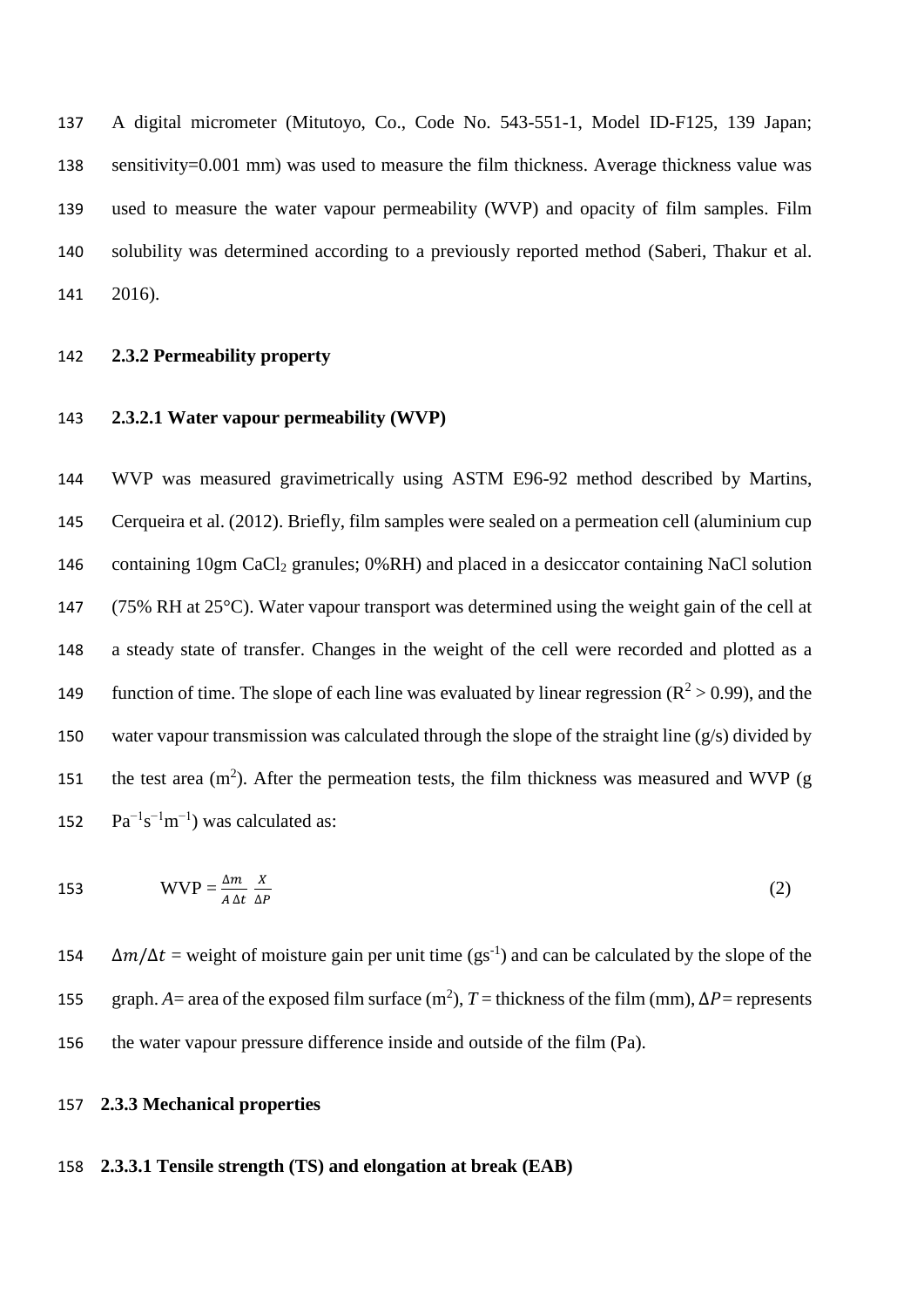Tensile strength (TS) and elongation at break (EAB) was determined with Texture Analyzer (LLOYD Instrument LTD, Fareham, UK) using ASTM standard method D 882-91 (Martins, Cerqueira et al. 2012)**.** Preconditioned (60% RH) films (15 x 40 mm) were placed between the tensile grips with 40 mm separation and 1 mm/s crosshead speed respectively. 10 film samples 163 of each type of films were replicated. TS was expressed in  $Nm<sup>2</sup>$  and EAB was expressed in percentage.

## **2.3.4 Optical and light barrier properties**

## **2.3.4.1 Film Opacity and colour**

 Light barrier properties of film were measured by using (Cary 50 Bio UV-Visible spectrophotometer) by exposing the film samples to light absorption at wavelength 550 nm. Rectangular piece of the film samples were measured by placing into a spectrophotometer test cell directly. Transparency of film was calculated according to the following formula:

171 
$$
T = \frac{A(550)}{X}
$$
 (3)

172 Where, A<sub>550</sub> is the absorbance at 550 nm and X is the film thickness in mm. Opacity is the measure of transparency, higher opacity corresponds to the lower transparency of film samples. Colour property of film was measured using a portable chroma meter (Minolta CR-300 Japan). CIELab colour profile was used to expressed the *L* (whiteness) to *-a* (greenness) to *+a* (redness) 176 and *-b* (blueness) to  $+b$  (yellowness).

177 
$$
\Delta E = [(L_{film} - L_{standard})^2 + (a_{film} - a_{standard})^2 + (b_{film} - b_{standard})^2]^{1/2}
$$
 (4)

Ten readings of three different replicates were recorded and mean was calculated.

**2.4 Film characterisation**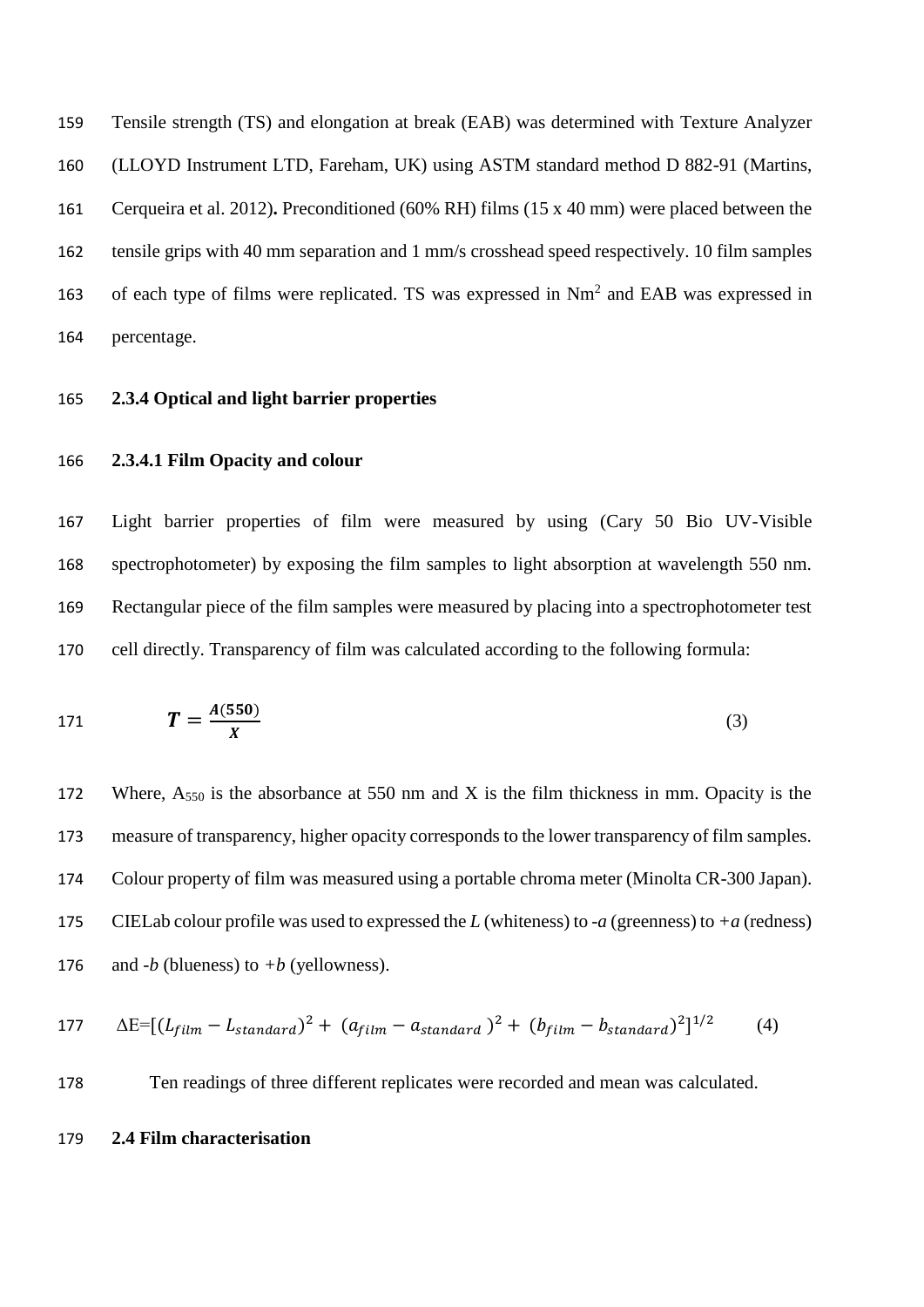#### **2.4.1. Microstructural analysis- scanning electron microscopy (SEM)**

 Film morphology was studied by using scanning electron microscope (JEOL, JSM 6300 SEM, JEOL, and Tokyo, Japan). Film samples were stored in desiccator for 1 week to ensure the absence of water in the sample (theoretical RH in desiccator 0%).Film pieces were mounted on the copper stubs, gold coated and observed using an accelerating voltage of 10 kV under high vacuum mode.

## **2.4.2 Differential scanning calorimetry (DSC)**

 Thermal properties of rice starch films were determined by using differential scanning calorimeter (DSC) model 60-A, Shimadzu Corporation, Kyoto Japan, equipped with thermal analyzer (TA-60WS). The film sample were completely dried in the desiccator for one week and moisture content was <3% was observed (data not shown). For DSC analysis, film samples were contained in hermetically sealed aluminum pans and heated from 25 to 200°C at a rate of 10°C/min. Changes in the phases or state and corresponding enthalpies (ΔH) were determined.

## **2.4.3 Thermogravimetric analysis**

 Thermal stability of the film samples were analyzed by thermogravimetric analyzer (TGA), model TGA-50, Shimadzu Corporation, Kyoto Japan. Samples were placed in the balance 196 system and heated from  $20^{\circ}$ C to  $500^{\circ}$ C at a heating rate of 10  $^{\circ}$ C min-1 (Martins, Cerqueira et al. 2012).

## **2.4.4 Statistical analysis**

 Statistical analysis was performed by using SPSS 23.0.0 statistical software for windows (IBM SPSS statistics version 24.0 Inst., Cary, North Carolina, USA). All measurements were performed in triplicate and the results reported means. One way ANOVA was used to analyse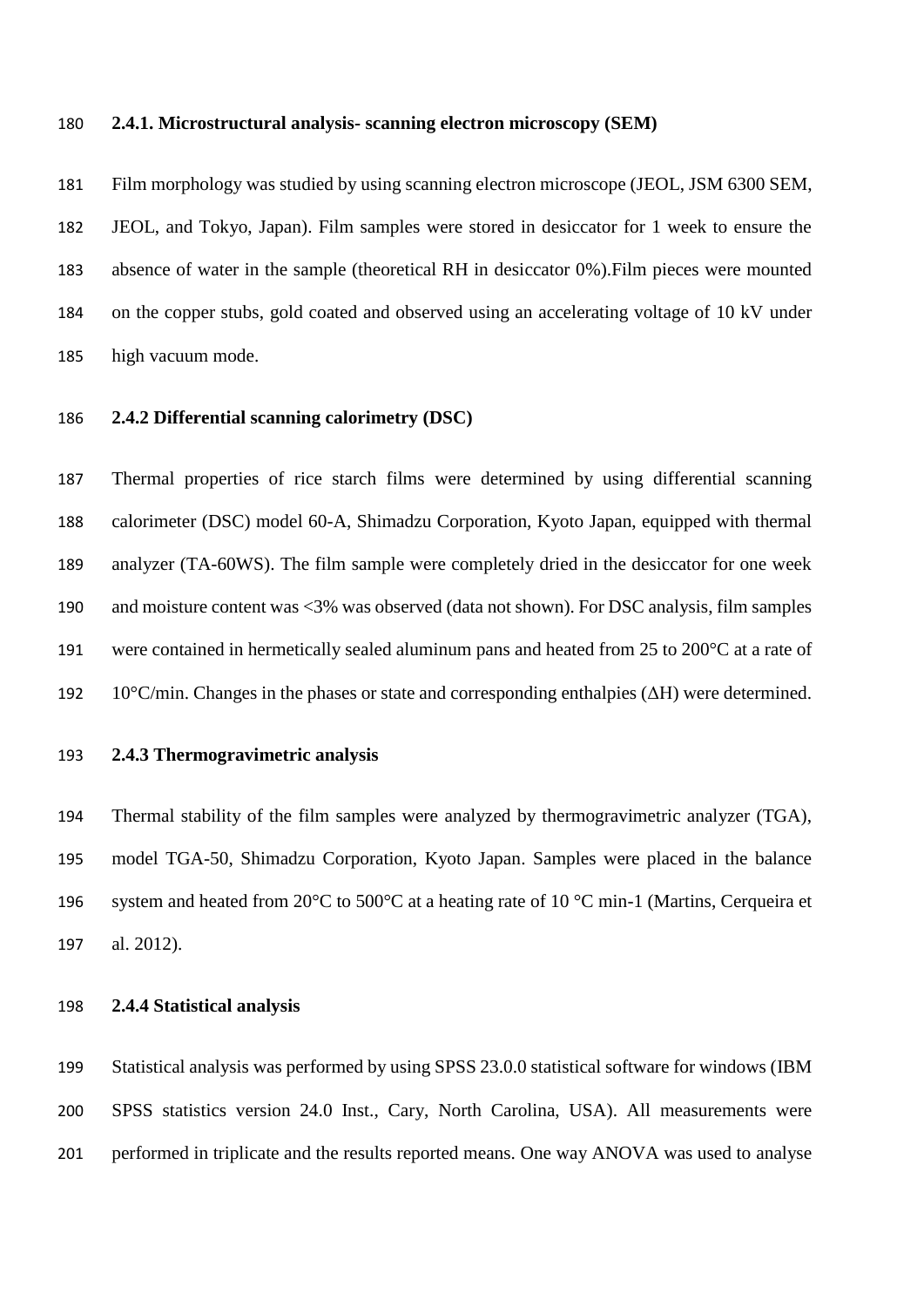202 the data. The mean values were evaluated using Duncan test with  $p < 0.05$  as statistical significance.

#### **3. Results and discussion**

## **3.1 Film microstructure**

 The structural morphology of the film surfaces with different fatty acids incorporated in the RS-ι-car hydrocolloidal mixture is presented in Fig 1. Discontinuous matrix with rough irregular ridged structure was observed in case of control films (without fatty acid) Fig1.f. Fatty acids treated films showed relatively smoother and uniform surface compared with pure films, manifesting a regular and homogeneous matrix with good structural integrity. More finely distribution of polymer-fatty acid mixture was observed in the surface morphology of films treated with FAEs, LA, PA and OA signifying the compatibility of ingredients in the film matrix (Fig 1. g, c, a, d). However, non-uniformity in the surface texture of films treated with SA was observed (Fig 1.b) which may be due to the presence of unevenly dispersed lipid 216 component on the RS-t-car matrix. Similar results have been observed by Jiménez, Fabra et al. (2012) where SA was found to be clearly separated in a dispersed matrix. Moreover, presence of small discontinuous zones distributed along the network was observed where butyric acid was used in the RS-ι-car mixture (Fig 1.e). The most possible explanation behind this trend may be the formation of preferential channel occurred during the drying of film. Chiumarelli and Hubinger (2014) showed that the miscibility of fatty acids with starch based films caused lipid aggregation as a result of solvent evaporation during drying. The results of SEM study showed that degree of homogeneity and heterogeneity of film matrix depended on the compatibility of the hydrophobic component and nature of lipid added into the mixture.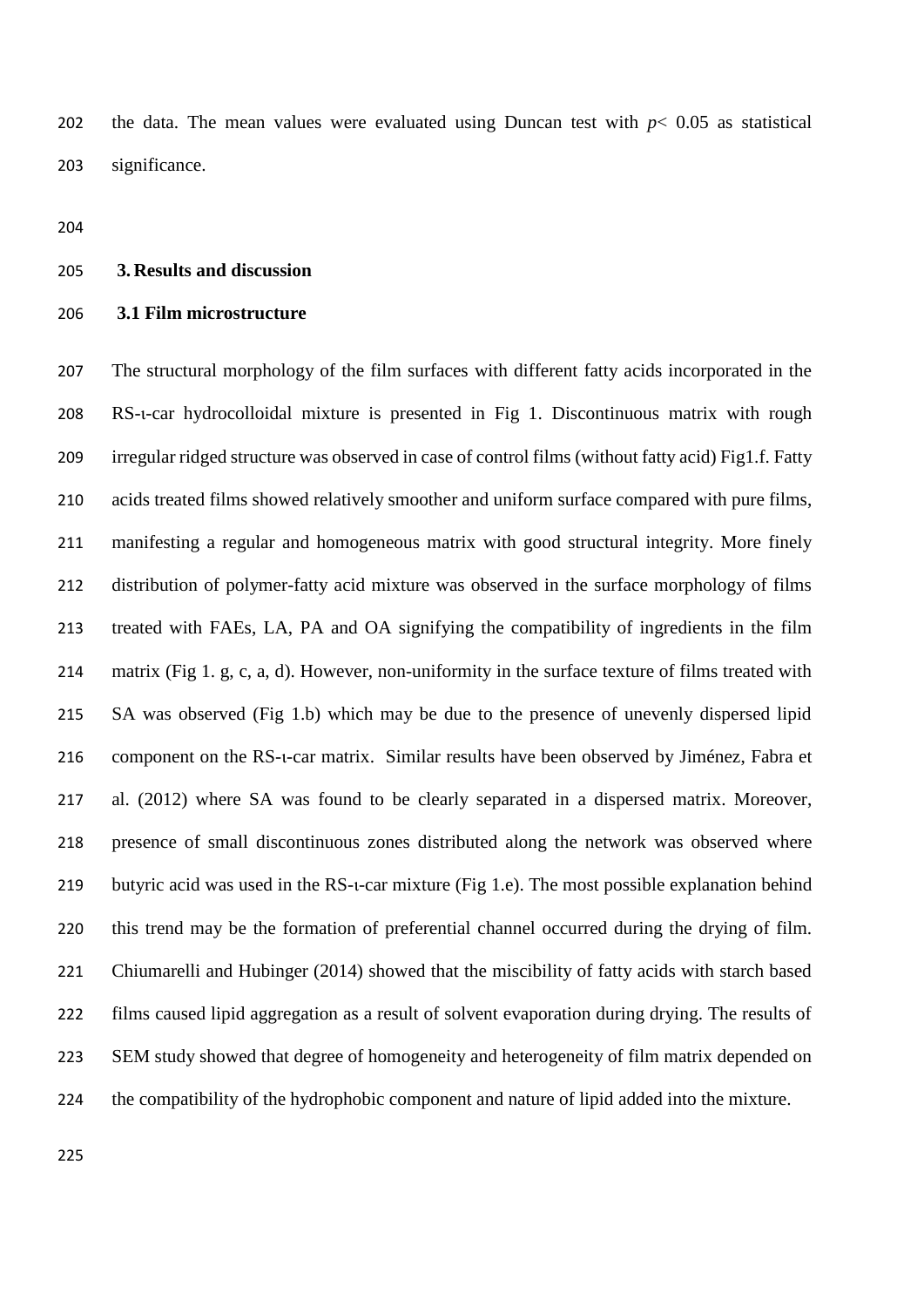## **3.2 Complexing index (CI) of starch fatty acid mixture**

 CI describes the capacity of amylose to bind with the fatty acids and indicates the reduced availability of amylose to form an inclusion complex with iodine (Liu, Sun et al. 2016). CI complex of starch with different hydrophobic components was determined to confirm the 230 thermal stability of starch-fatty acid complexes as influenced the functional attributes of RS-t-231 car edible films. The result showed that CI values were ranged from 15.6% to 41.8% (Table 1) and significant differences were exists between the fatty acids. Variation in CI has been shown to exists due to the tendency of fatty acids to bind with amylose helices thus leaving less free amylose sites to interact with iodine (Kawai, Takato et al. 2012). The reduced capacity of amylose to bind with iodine resulted into a lower absorbance than control starch sample. The data clearly shows that when a fatty acid is binding amylose, the CI values decrease as the fatty acids chain length increased indicating the greater involvement of short chain fatty acids in the complex formation. It was assumed that the shorter chain fatty acids can be better dispersed in the gelatinized mixture thus facilitating their interactions with amylose and strengthens the CI complex. These results are similar to the previously reported studies (Kawai, Takato et al. 2012, Wang, Wang et al. 2016). On the other hand Fatty acid esters also showed affinity to form complexes with amylose. However there are no studies on their dispersivity in gelatinized starch. The starch-fatty acid mixture containing unsaturated component showed lower CI values probably due to the presence of double bond hindrance as similar behaviour was observed in the previous study by Kawai, Takato et al. (2012). However, more detailed future study is required as only single unsaturated fatty acid was selected in this study. The concluding results demonstrate that, carbon chain length is the major determinant of the starch-fatty acid complex formation. This interaction influences in the presence of double bonds in the carbon chain of fatty acids, manifesting the interacting capacity of different fatty acids in the complex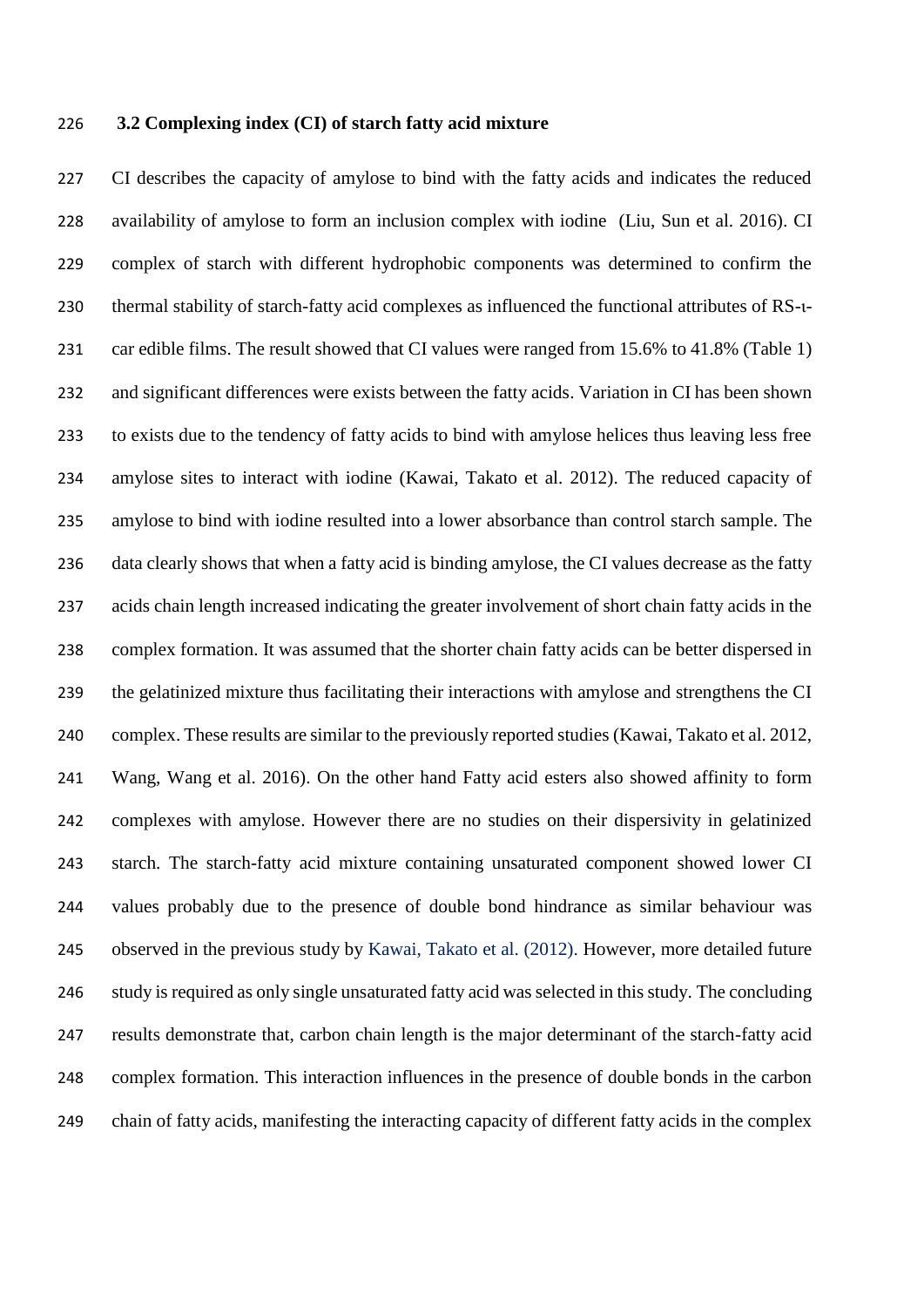formation. Moreover, complexation of amylose with lipid may impact significantly on the physical, mechanical and barrier properties of films.

## **3.3 Thermal properties of RS-ι-car -fatty acid mixture**

# **3.3.1 Differential scanning calorimetry (DSC) and Thermogravimetric analysis (TGA)**

255 The thermal properties of starch-t-car films were analysed using DSC (Fig 2) with a typical endothermic transition occurring between 75°C and 110°C illustrating the melting of amylose- amylopectin crystallites. Previous studies reported that distribution of melting temperature of starch was found to be in the range of 67.2—81.1°C (Liu, Sun et al. 2016, Wang, Wang et al. 259 2016) which was consistent with above results. The appearance of an additional endothermic 260 event at low temperature (29 $\degree$ C to 62 $\degree$ C) was observed in case of LA (C12:0), PA (C16:0) and FAEs films attributed to the melting of free unbounded fatty acids which were not associated in the formation of complexes with amylose (Table 2, peak I). These observations are in agreement with Liu, Sun et al. (2016). No melting peak for OA was observed due to low 264 melting temperature (<20°C) of fatty acid. It is apparent that  $T_m$  and  $\Delta H_m$  values (Table 2, peak II) for SA (C18:0) and LA (C12:0, CI 30.89±1.53) was lower than other starch-fatty acid combinations in spite of higher complexity index. These results conclude that not all the molecules of fatty acid were involved in the complex formation and only the poorly bounded 268 fatty acid molecule resulted into lower  $T_m$  values. So it becomes more important to consider 269 the other DSC parameters  $T_g$  and  $\Delta H_m$  as  $T_m$  values does not appear to be a true indicator of compatibility between starch and fatty acids. Immiscibility between the different ingredients 271 may also leads to the appearance of two  $T_g$  values, corresponding to the pure phases (Ramos, Reinas et al. 2013). However this trend was not uniform across all the formulations. For example butyric acid and oleic acid showed single endothermic transition, resulting into peak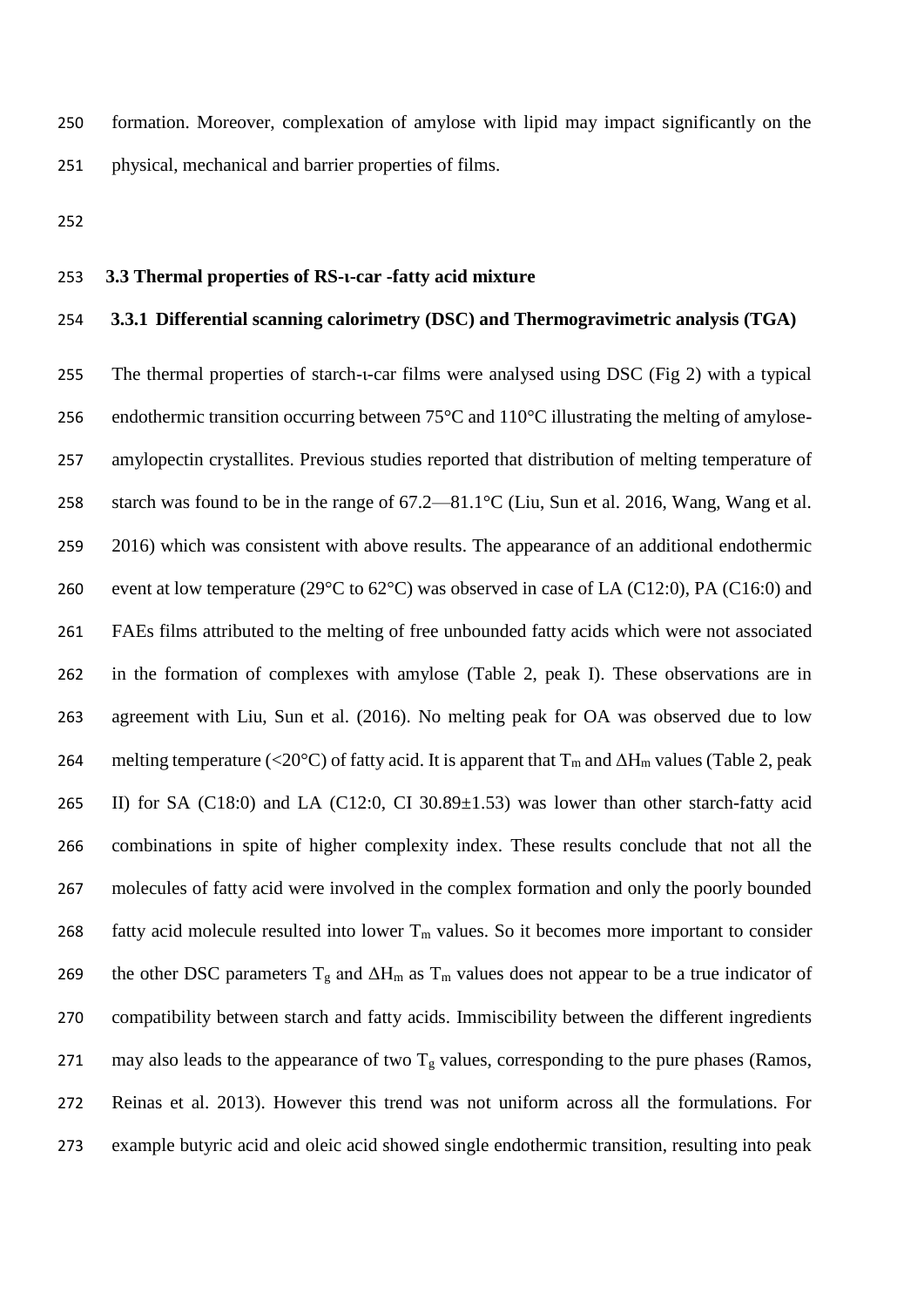convergence with starch gelatinization, signifying their interactions with starch components. A similar phenomenon of melting and gelatinization of starch-lipid mixture was observed in previous reported studies (Kawai, Takato et al. 2012, Wang, Wang et al. 2016). It is worth 277 noting that the peak demonstrating the lipid melting was less prominent with short carbon chain length, signifying their more interactions with amylose (which leads to the formation of amylose-lipid complex). These observations may be due to the uniform dispersivity of hydrophobic components in the gelatinized starch. These DSC results (Fig 2) are in general agreement with CI complex formation that fatty acids with shorter chain can form stronger 282 complexes with amylose (Table 1). Gelatinization parameters ( $T_m$ -melting temperature,  $T_g$ -283 glass transition and  $\Delta H_{m}$ - melting enthalpy) derived from DSC thermograms are presented in 284 Table 2. The Fatty acids films exhibited lower  $\Delta H_m$  values than FAEs treated films, suggesting that ι-carrageenan formed a stronger network with starch in the mixture. However, among the 286 different fatty acids there was no uniform trend in the  $T_g$  and  $\Delta H_m$  values (Table 2). The  $\Delta H_m$  is a measure of amount of energy required to break down the double helices of amylose-288 amylopectin crystallites (Wang and Copeland 2012) and amylose-lipid complexes. At high  $T_m$ , 289 the decrease in  $\Delta H_m$  shows only the melting of fatty acids and loosely bounded amylose- amylopectin components. Separate peaks (90°C-110°C) of amylose–lipid complex (1.2- 21.2%) were observed in the previous studies (Liu, Sun et al. 2016), however no such peaks was observed at DSC temperatures below 200°C which may be due to strong complex formation between rice starch with different fatty acid components (15.7-36.5%) and their method of formation, thus requiring higher temperatures for their melting. This assumption can 295 be related to the thermogravimetric event occurring at the fourth heating regime  $(400-600^{\circ}C)$ of TGA study, given below.

 TGA was performed to study the influence of thermal stability on the interaction of the film ingredients. Fig 3 shows the thermal events and corresponding weight loss of the each film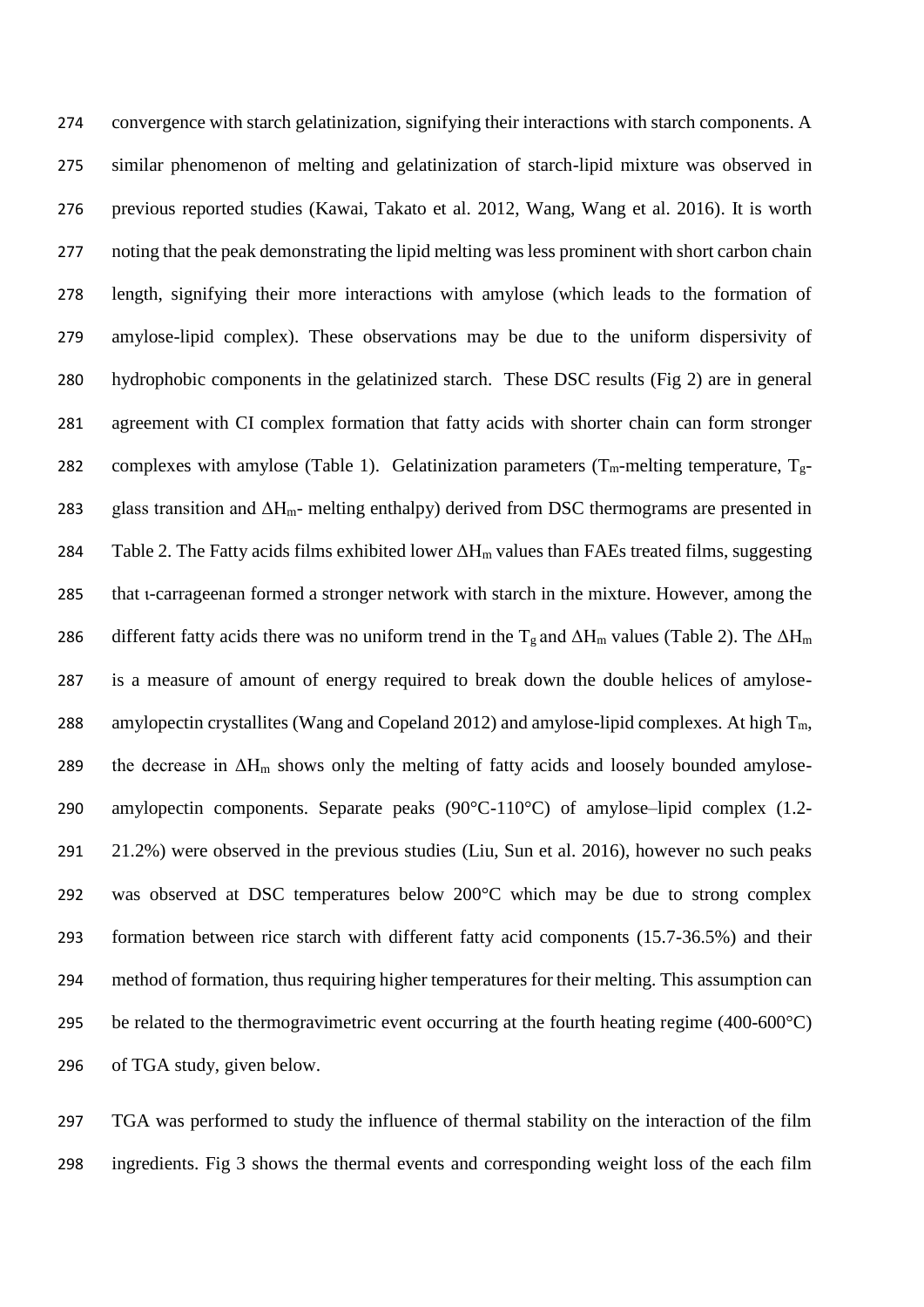299 sample. The thermogram results show the films were stable up to  $70^{\circ}$ C. Four distinct regimes of degradation was observed. The first phase ranges of 100-200°C, which is the characteristics event of a polysaccharide with hydrophilic nature (Basiak, Lenart et al. 2017). As could be seen, films treated with OA, (C18:1), BA (C4:0), LA (C12:0), PA (C16:0) and SA (C18:0) has showed the presence of first regime of degradation in the thermograms depicting a small weight loss % (~5-10), corresponding to the presence of moisture in films. A similar effect with initial degradation curve has been reported in the previously conducted study based on the starch based composite films (Podshivalov, Zakharova et al. 2017). The second phase of the thermogram (250-275°C), represents the decomposition of glycerol rich phase and unbounded fatty acid components (Colussi, Pinto et al. 2017) where weight loss was comparatively higher (12-40%). Third thermal phase was appeared in the range of 300-350°C which may be due to the decomposition of starch crystallites. Thermal events at higher temperatures denote the strong intermolecular interactions among the amylose components and lipid moieties. Findings of TGA analysis are in line with the previously reported studies (references). The final thermal event at higher temperature (400-600°C) denotes the breakdown of strong amylose-lipid complexes, thus presented higher film stability (Cerqueira, Souza et al. 2012). It was interesting to note that weight loss % was minimum in case of FAEs and OA treated films suggesting that these films have higher thermal resistance.

 In summary, the thermal properties of the RS- ι-car-lipid component films showed that, the amylose-lipid complex is a major determinant of film thermal properties. However, the DSC (fatty acids melting peak) and TGA (weight loss in the second regime) results showed that not all the fatty acids were involved in the complex formation and more detailed future studies are required to understand the profound mechanism of complex formation.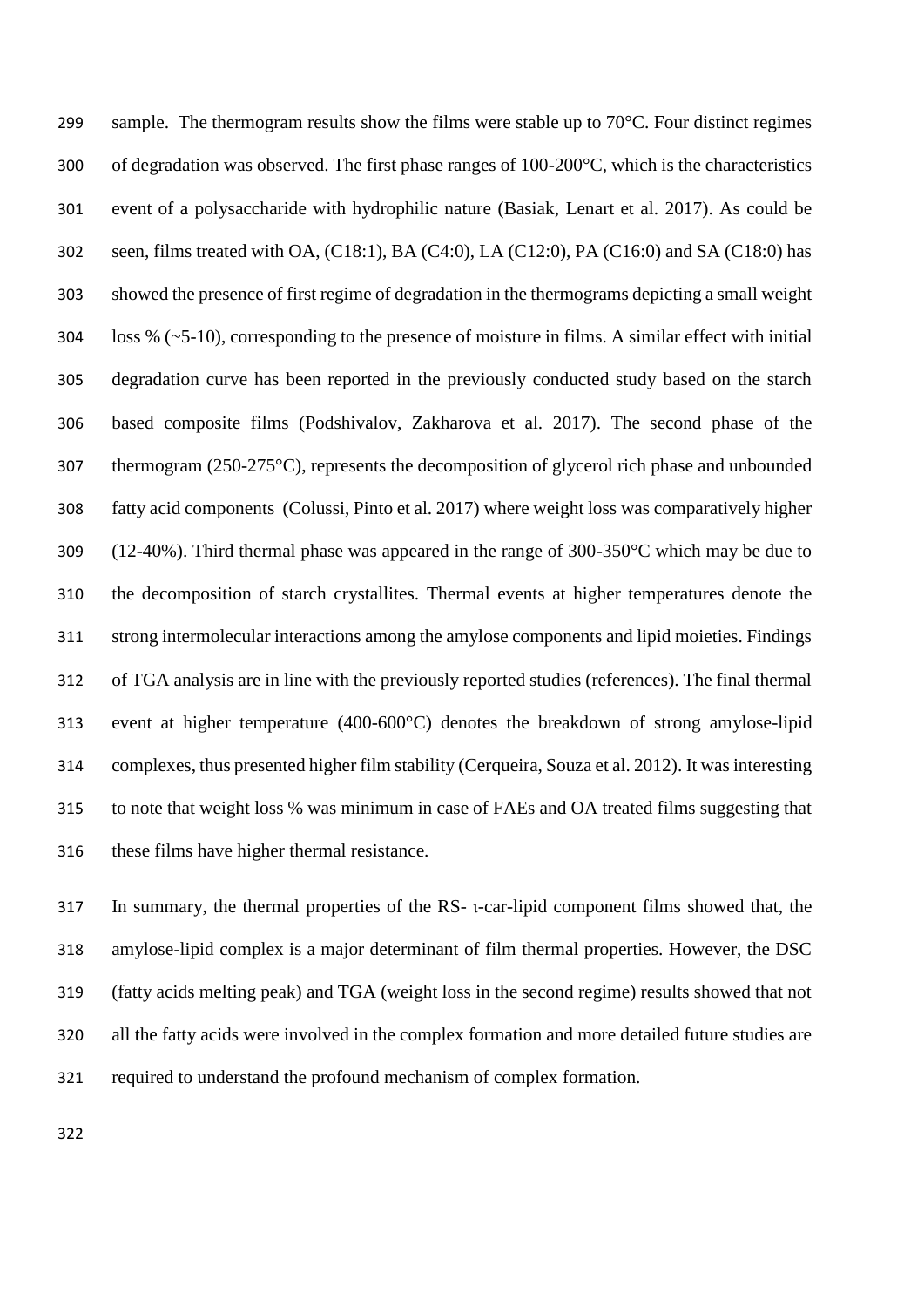#### **3.4 Physical properties**

## **3.4.1 Thickness**

 Thickness is directly related to the barrier and optical properties of films. In this study the 326 thickness of RS-t-car film ranged between 0.07 to 0.39 mm for the films with different fatty acids (Fig 4a). Films with FAEs (0.08mm), butyric acid (0.07mm), stearic acid (0.09mm) showed significantly lower thickness values than other films (*p*<0.05). In comparison, films with oleic acid and palmitic acid were four times thicker than the control film. This may be due to the over accumulation of melted fatty acid on the film surface which increases the thickness of resultant film. However, there is little information in the literature related to the effect of fatty acid on the thickness of edible films.

#### **3.4.2 Film solubility**

 Solubility describes the water resistance of films when applied on fresh produce (Cerqueira, Souza et al. 2012). Solubility of starch-carrageenan films with different lipid components is presented in Table 1 and shows that the solubility power of RS-ι-car films decreased with the incorporation of hydrophobic components, where the values ranged from 50.3% to 82.7%. Significant differences exist in the mean values of different fatty acids and solubility vary with 340 the type of added lipids  $(p>0.05)$ . These variations in the film solubility may be influenced by CI complex formation. Low solubility values of LA and BA could be attributed to the formation of strong stable helices formed between amylose and lipid content which formed an insoluble film on the starch granule surface and delayed the transportation of water into the granule. In addition to that fatty acids may restrict the swelling of starch granules and inhibit the leaching of amylose, which in turn causes to lower solubility of the starch films. Results of this study are similar to previously reported work where amylose-lipid complexes reduces the solubility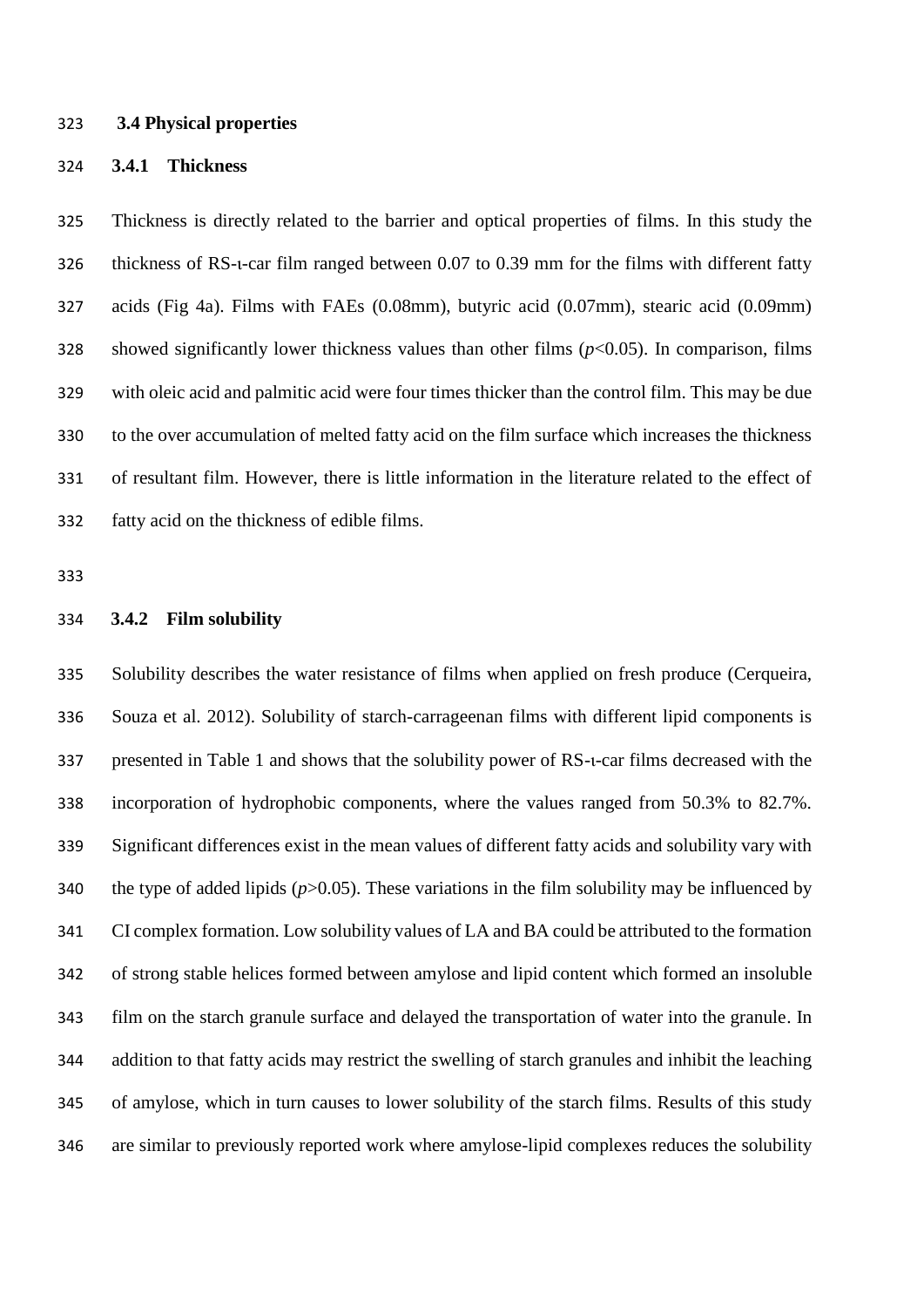347 of starch composite films (Copeland, Blazek et al. 2009). The mobility of the matrix  $(T_g)$  has also influenced the starch solubility power as water molecules can be trapped more easily in to the spaces between the helices resulting in an increase in water solubility. The control film 350 showed lower  $T_g$  values (37.9°C) than fatty acid treated films. Lower solubility values of FAEs, may be due to the unavailability of free OH groups for the interaction with water.

# **3.5 Barrier property-water vapour permeability (WVP)**

 Fatty acids have been studied as a good barrier to moisture (Schmidt, Porto et al. 2013). In this experiment WVP values significantly varied between the different polymer-lipid combinations (Fig 4b). Rice starch based film with different hydrophobic components showed lower permeability values as compared to the control film (without fatty acid), demonstrating the impact of hydrophobic components on the permeability of starch based film. Lowest WVP 359 values was observed in case of film samples with FAEs  $(1.18 \times 10^{-11} \text{ g s}^{-1} \text{m}^{-1} \text{Pa}^{-1})$ 360 comparatively six times lower than control film samples  $(7.56 \times 10^{-11} \text{ gs}^{-1} \text{m}^{-1} \text{Pa}^{-1})$  which is a promising value for potential fruit coating applications. Results of this study are consistent with the previously reported data where the addition of FAEs has been studied to improve the permeability values of films compared to fatty acids (Jongjareonrak, Benjakul et al. 2006). In this experiment the higher permeability value of the control film may be due to lack of strong network crosslinking via covalent and non-covalent bonds resulting into more interstitial spacing between molecules and as a consequence led to higher diffusion rate across the membrane. Based on the previous studies on different types of lipids with different matrices, WVP has been shown to decrease as increase in fatty acids chain length (McHugh and Krochta 1994). However, in this study there was no uniform pattern of permeability based on chain length was observed. This is probably due to the differences in the fatty acids ability to forms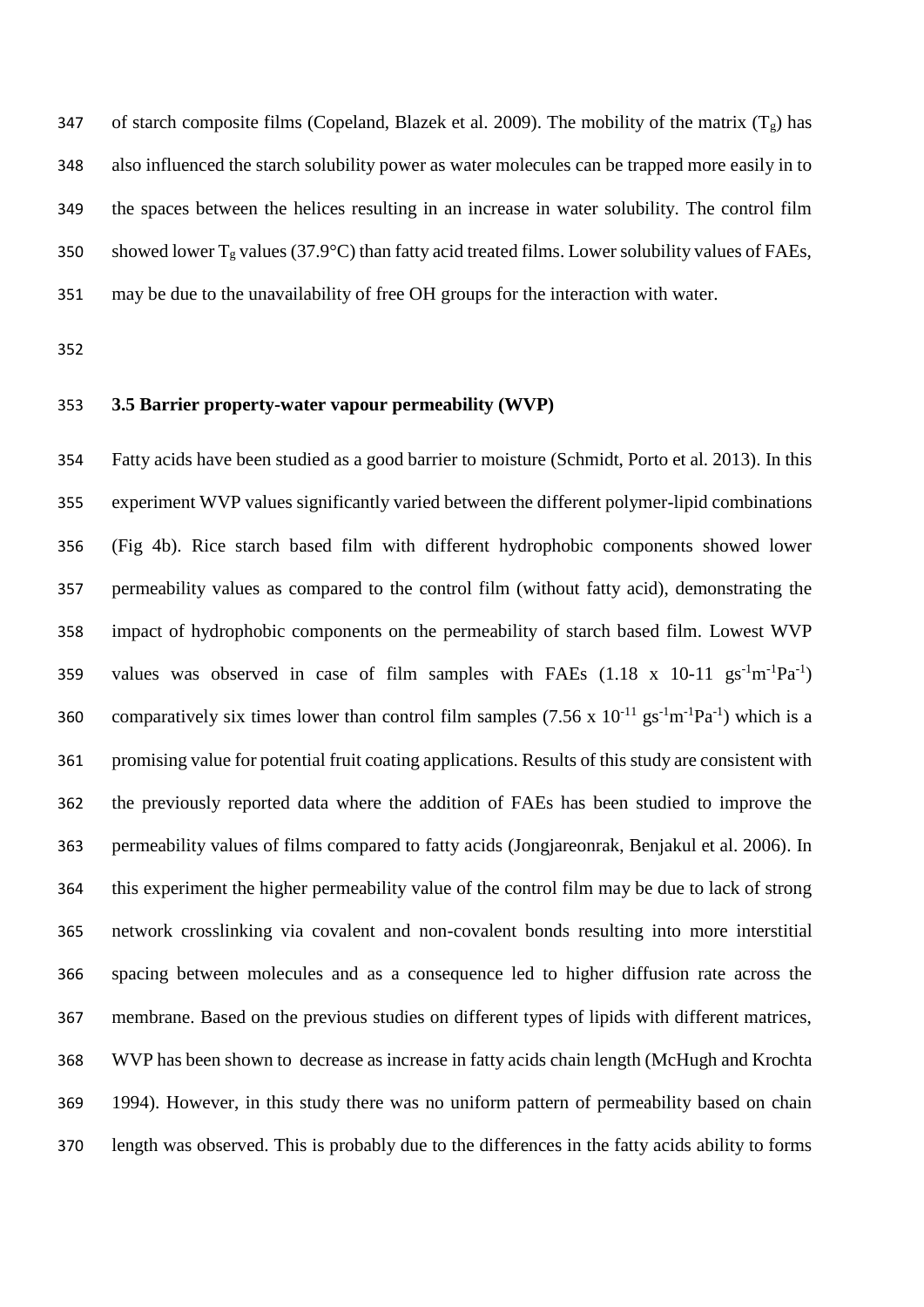a complex with amylose and amylopectin. This reinforces the fact that there might be other bonding and interactions effects related to the structural arrangement of lipid in the film and with other ingredients which plays an important role in governing the permeability of starch gel.

## **3.6 Optical properties-opacity**

 Opacity of the films are directly related to the microstructural properties and affected by surface morphology and internal heterogeneity of films (Jiménez, Fabra et al. 2012). The opacity of RS-ι-car film is presented in Fig 5a and shows that opacity% was lower in case of fatty acids treated films as compared with control films, signifying their higher transparency value. However, non-significant differences (*p*>0.05) in the FAEs and control films values were observed and films were more transparent. The incorporation of lipids to the hydrocolloid mixture resulted a decrease in the transparency values probably due to the differences in the refractive index of the dispersed and continuous phase. The results of this study are similar to those reported previously which found that incorporation of fatty acids lowered the transparency of films (Thakur, Saberi et al. , Yang and Paulson 2000, Fernandez, de Apodaca et al. 2007).

## **3.7 Mechanical properties- tensile strength (TS) and elongation at break (EAB)**

390 The tensile strength (TS) and elongation at break (EAB) of RS-t-car films with different fatty acids are presented in Fig 5b, c and the results shows that films prepared from OA exhibited 392 significantly higher  $(p<0.05)$  strength at maximum load, which possibly due to higher thickness of the OA films. Mechanical properties have been reported to impair with the addition of fatty acids (Rocca-Smith, Marcuzzo et al. 2016). However, in this experiment however, TS was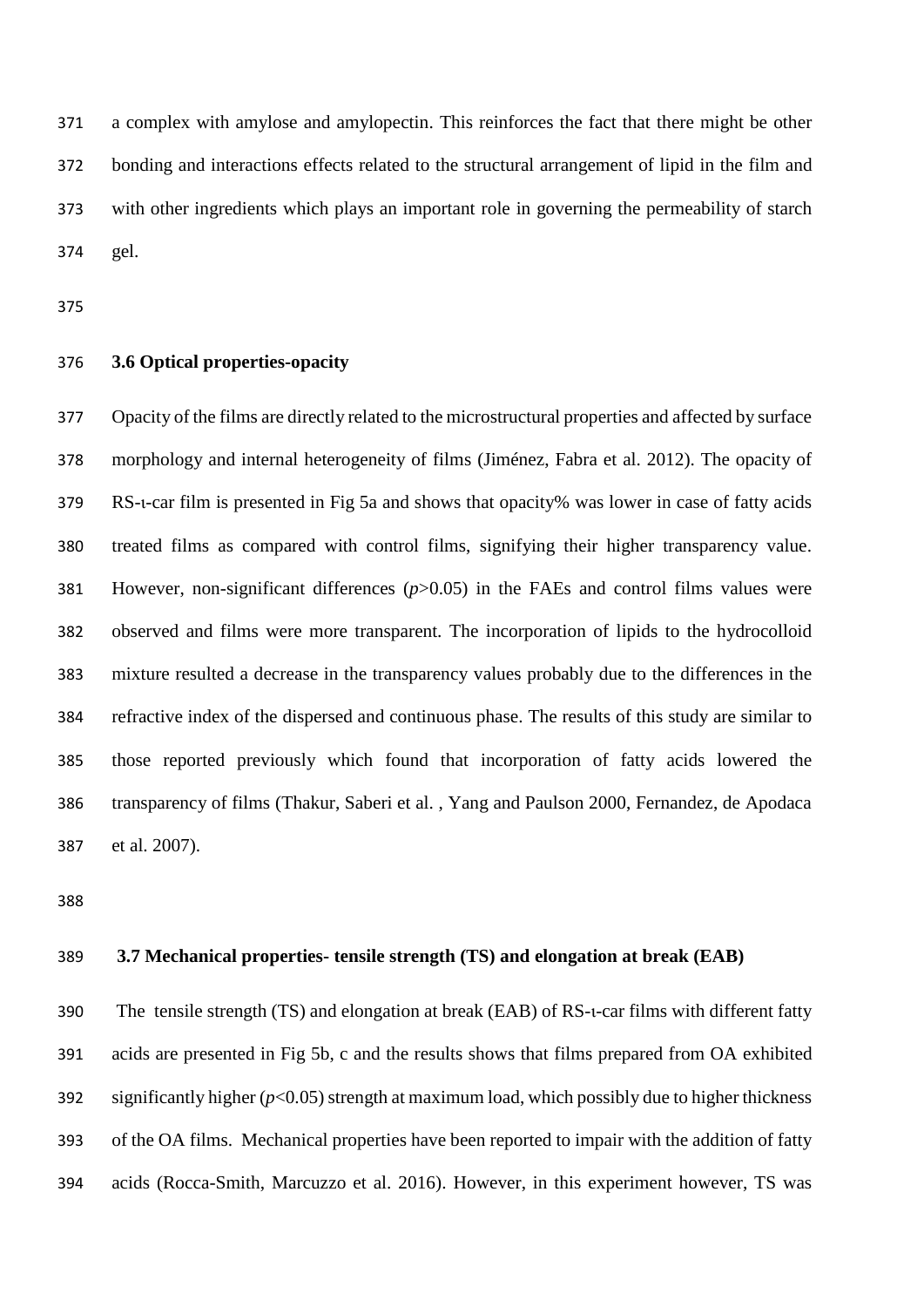found to be improved, with the addition of FA in comparison to control film samples, which may be due to the interactions and compatibility of between components, further signifying the positive effect of hydrophobic plasticizer on the RS-ι-car film. In the context of starch-fatty acid composite mixture, the improved film mechanical properties may be due to the interaction of amylose and amylopectin with lipids during the gelatinization process. It is interesting to note that BA with highest CI % (36.5) also showed lowest tensile values. The poor mechanical properties of the films may be due to the phase separation, which leads to the formation of discontinuous zones, as observed in SEM micrographs (Fig 1). The TS of stearic acid (143.23 N/m) and palmitic acid (145.56N/m) had minimum or no impact on the mechanical properties of starch films, possibly due to their lower CI values 18.8%, 17.9%. Similar explanations can be provided for the films incorporated with FAEs and lauric acid. Moreover, it is worth noting 406 that EAB values for the films plasticized with PA were significantly higher  $(p<0.05)$  than control and films incorporated with other fatty acids. The non-covalent intermolecular crosslinking is pivotal to the development of a 3-dimensionsal network. Hence a likely reason for the varying tensile strength and EAB of RS-ι-car -fatty acids films could be due to the lack of interchain associations between linear starch molecules as a consequence of inhibition of extensive exudation of amylose and amylopectin by lipids and thereby reduces the interaction. The results of this study are similar to previous reports which showed the variations in the starch mechanical properties were due to the influence of lipids on the gelatinization process (Biliaderis and Tonogai 1991). In conclusion, we showed mechanical properties are dependent on the complexing of amylose with hydrophobic ligands.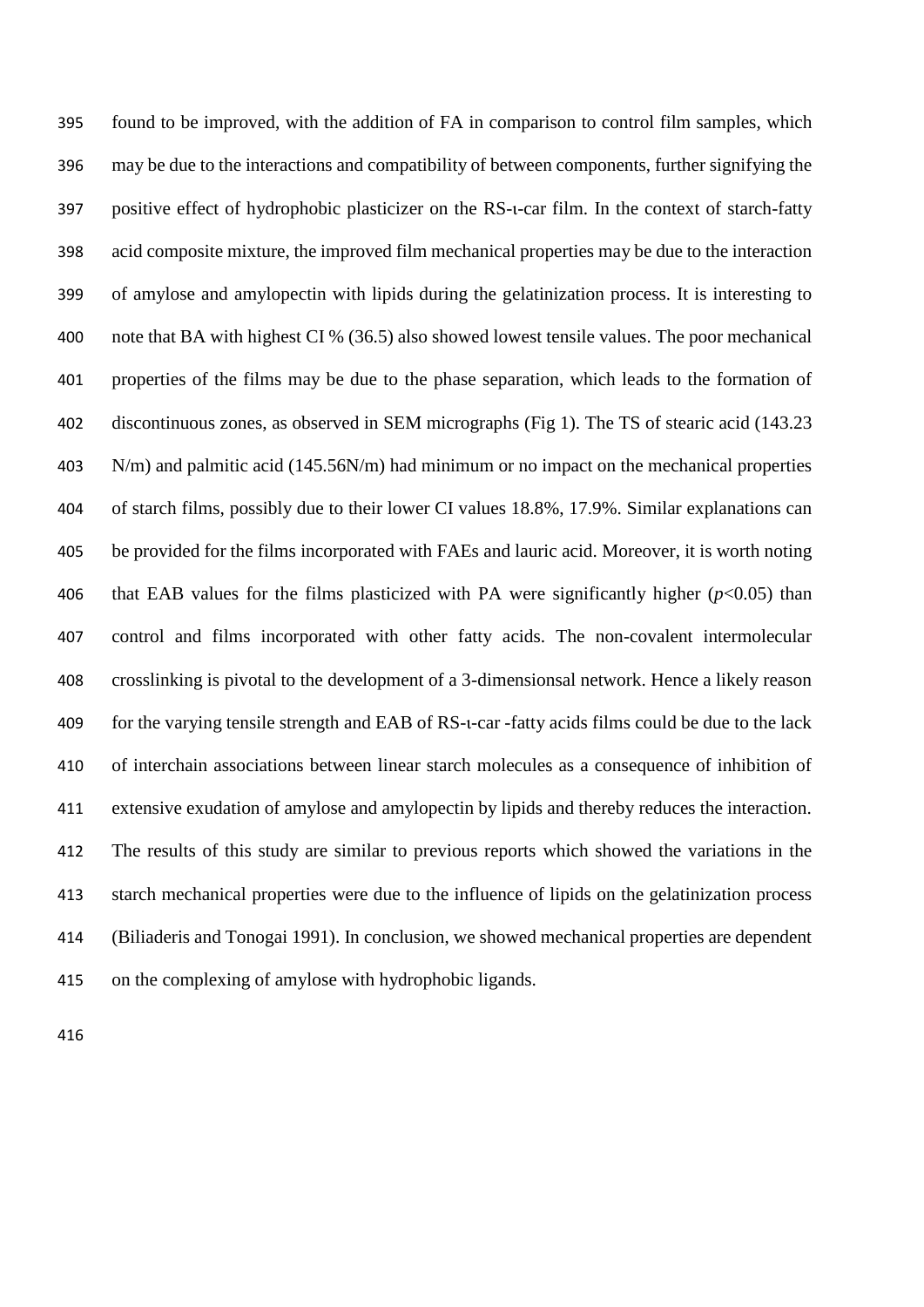#### **Conclusion**

 This study investigated the structural and permeability properties of starch film as influenced by the incorporation of fatty acids components. From the study we conclude that, different fatty acids showed varying complex formation ability with the amylose depending on the carbon chain length. The influence of these intermolecular interactions was apparently observed on the films physical, mechanical and barrier properties with short chain fatty acids showing a more positive effect presumably due to the formation of more stable complexes with short chain fatty acids. Study also confirmed that not all the fatty acids molecules participates in the complex formation as revealed by DSC and TGA, and therefore, the mechanism underlying the complex formation between amylose and lipid need further investigation. Overall, the FAEs films showed lower thickness, opacity and WVP values, which are promising indicators for a starch based composite film for fruit coating applications.

## **Acknowledgement**

 This work was supported by the University of Newcastle, Australian Research Council (ARC) Training Centre for Food and Beverage Supply Chain and Optimisation (IC140100032). NSW Department of Primary Industries is a partner organisation in the Training Centre. We greatly acknowledge University of Newcastle EMX unit, for providing access to SEM and XRD instruments.

The authors have declared no conflict of interest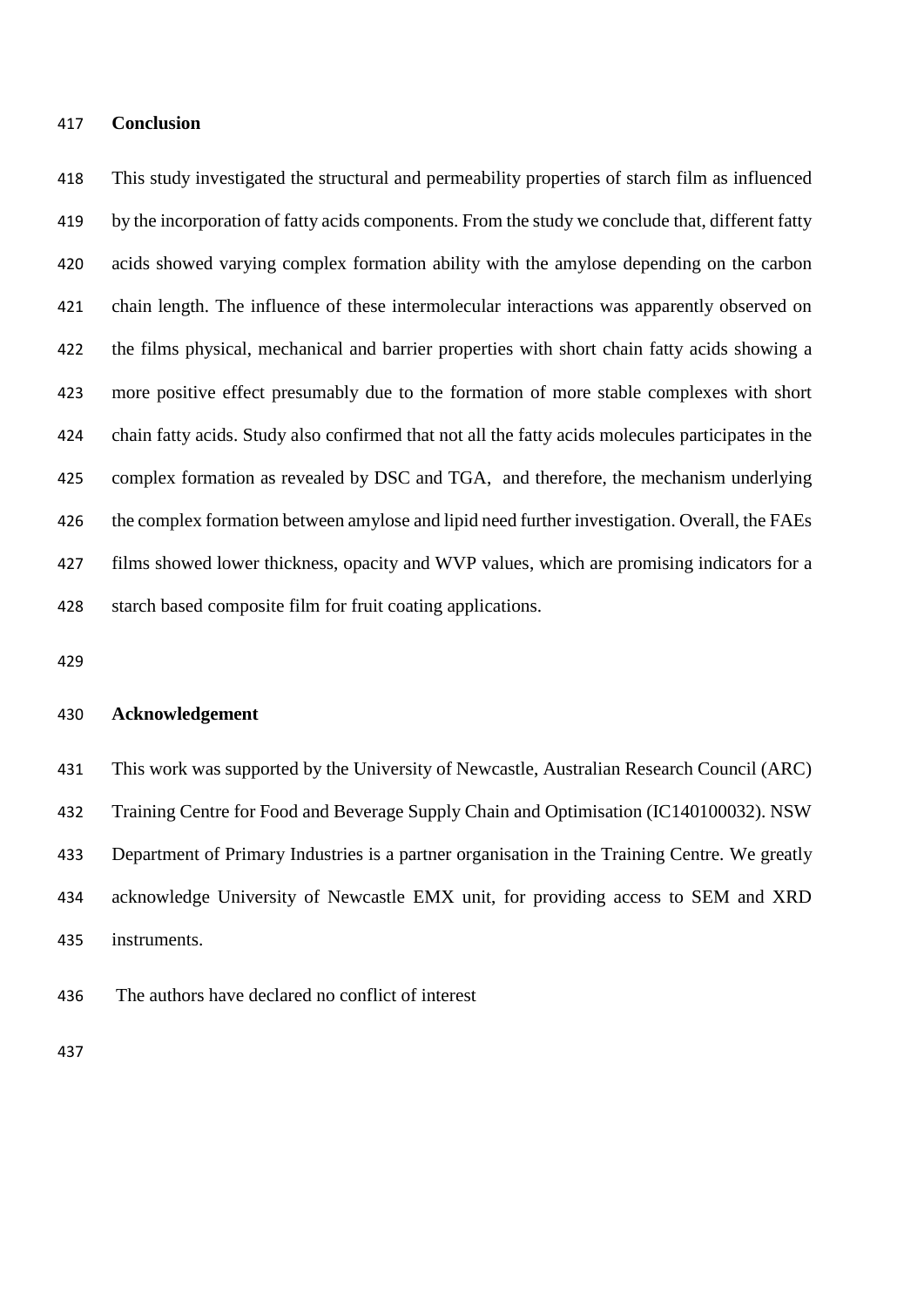**References**

 Acosta, S., et al. (2015). "Physical properties and stability of starch-gelatin based films as affected by the addition of esters of fatty acids." Food Hydrocolloids **49**: 135-143. Basiak, E., et al. (2017). "Effect of starch type on the physico-chemical properties of edible films." International Journal of Biological Macromolecules **98**: 348-356. 446 Bhat, F. M. and C. S. Riar (2016). "Effect of amylose, particle size & amp; morphology on the 447 functionality of starches of traditional rice cultivars." International Journal of Biological Macromolecules **92**: 637-644. Biliaderis, C. G. and J. R. Tonogai (1991). "Influence of lipids on the thermal and mechanical properties of concentrated starch gels." Journal of Agricultural and Food Chemistry **39**(5): 833-840. Cerqueira, M. A., et al. (2012). "Effect of glycerol and corn oil on physicochemical properties of polysaccharide films - A comparative study." Food Hydrocolloids **27**(1): 175-184. Chiumarelli, M. and M. D. Hubinger (2014). "Evaluation of edible films and coatings formulated with cassava starch, glycerol, carnauba wax and stearic acid." Food Hydrocolloids **38**: 20-27. Colussi, R., et al. (2017). "Acetylated rice starches films with different levels of amylose: Mechanical, water vapor barrier, thermal, and biodegradability properties." Food Chemistry **221**: 1614-1620. Copeland, L., et al. (2009). "Form and functionality of starch." Food Hydrocolloids **23**(6): 1527-1534. 464 Dhall, R. K. (2013). "Advances in edible coatings for fresh fruits and vegetables: a review." Critical Reviews in Food Science and Nutrition **53**(5): 435-450. Fernandez, L., et al. (2007). "Effect of the unsaturation degree and concentration of fatty acids on the properties of WPI-based edible films." European Food Research and Technology **224**(4): 415-420. González, R. M. and M. P. Villanueva (2011). 19 - Starch-based polymers for food packaging A2 - Lagarón, José-María. Multifunctional and Nanoreinforced Polymers for Food Packaging, Woodhead Publishing**:** 527-570. Jiménez, A., et al. (2012). "Effect of re-crystallization on tensile, optical and water vapour barrier properties of corn starch films containing fatty acids." Food Hydrocolloids **26**(1): 302-310. Jongjareonrak, A., et al. (2006). "Fatty acids and their sucrose esters affect the properties of fish skin gelatin-based film." European Food Research and Technology **222**(5): 650-657.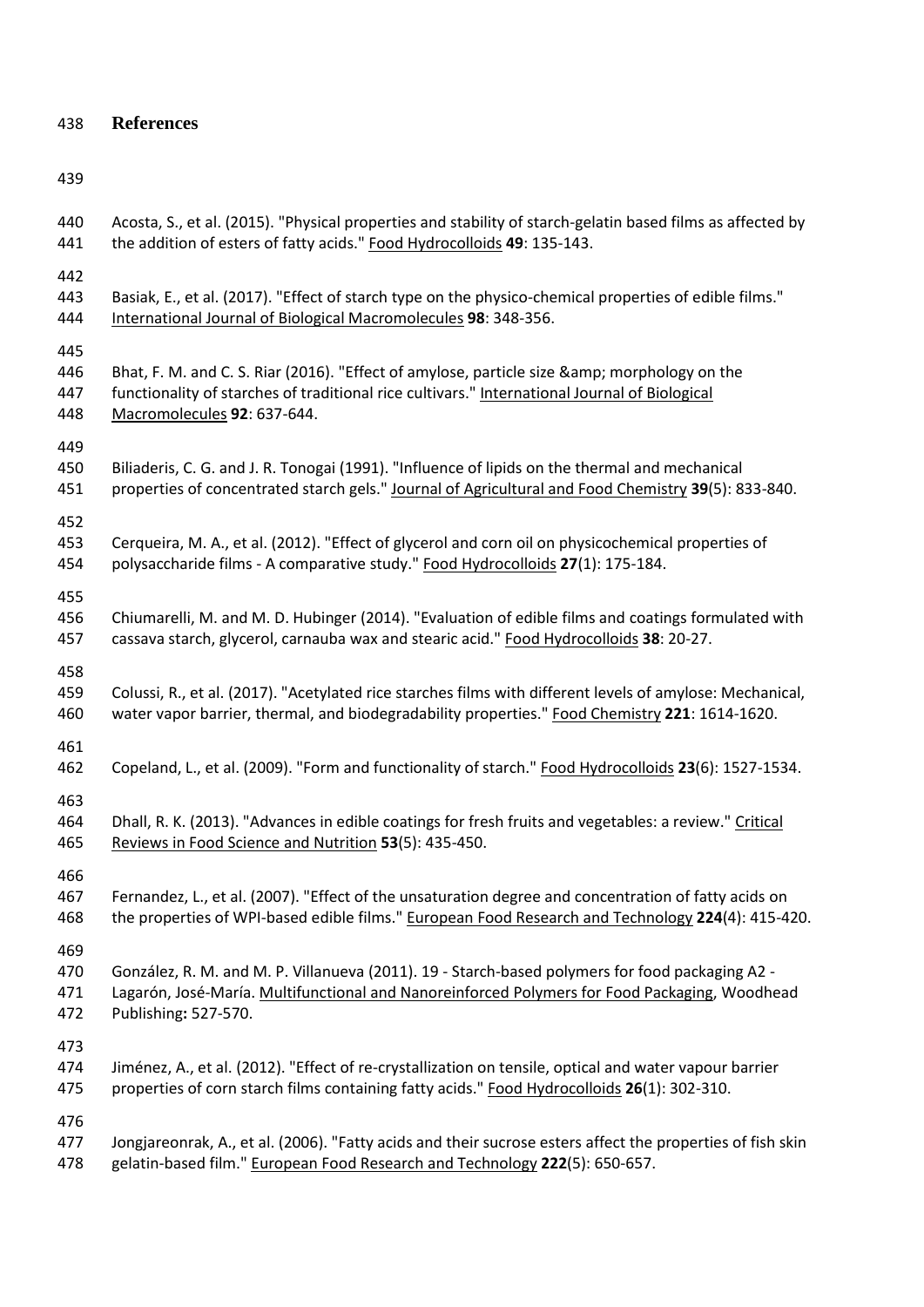| 479<br>480<br>481<br>482 | Karbowiak, T., et al. (2006). "Effect of plasticizers (water and glycerol) on the diffusion of a small<br>molecule in iota-carrageenan biopolymer films for edible coating application." Biomacromolecules<br>$7(6)$ : 2011-2019. |
|--------------------------|-----------------------------------------------------------------------------------------------------------------------------------------------------------------------------------------------------------------------------------|
| 483<br>484<br>485        | Kawai, K., et al. (2012). "Complex formation, thermal properties, and in-vitro digestibility of<br>gelatinized potato starch-fatty acid mixtures." Food Hydrocolloids 27(1): 228-234.                                             |
| 486<br>487<br>488        | Kowalczyk, D. and B. Baraniak (2011). "Effects of plasticizers, pH and heating of film-forming solution<br>on the properties of pea protein isolate films." Journal of Food Engineering 105(2): 295-305.                          |
| 489<br>490<br>491        | Liu, P., et al. (2016). "Effects of fatty acids with different degree of unsaturation on properties of<br>sweet potato starch-based films." Food Hydrocolloids 61: 351-357.                                                       |
| 492<br>493<br>494        | Martins, J. T., et al. (2012). "Synergistic effects between K-carrageenan and locust bean gum on<br>physicochemical properties of edible films made thereof." Food Hydrocolloids 29(2): 280-289.                                  |
| 495<br>496<br>497        | McHugh, T. H. and J. M. Krochta (1994). "Water vapor permeability properties of edible whey<br>protein-lipid emulsion films." Journal of the American Oil Chemists' Society 71(3): 307-312.                                       |
| 498<br>499<br>500        | Podshivalov, A., et al. (2017). "Gelatin/potato starch edible biocomposite films: Correlation between<br>morphology and physical properties." Carbohydrate Polymers 157: 1162-1172.                                               |
| 501<br>502<br>503        | Ramos, Ó. L., et al. (2013). "Effect of whey protein purity and glycerol content upon physical<br>properties of edible films manufactured therefrom." Food Hydrocolloids 30(1): 110-122.                                          |
| 504<br>505<br>506        | Rocca-Smith, J. R., et al. (2016). "Effect of lipid incorporation on functional properties of wheat<br>gluten based edible films." Journal of Cereal Science 69: 275-282.                                                         |
| 507<br>508<br>509        | Saberi, B., et al. (2016). "Optimization of physical and optical properties of biodegradable edible<br>films based on pea starch and guar gum." Industrial Crops and Products 86: 342-352.                                        |
| 510<br>511<br>512        | Schmidt, V. C. R., et al. (2013). "Water vapor barrier and mechanical properties of starch films<br>containing stearic acid." Industrial Crops and Products 41: 227-234.                                                          |
| 513<br>514<br>515        | Slavutsky, A. M. and M. A. Bertuzzi (2016). "Improvement of water barrier properties of starch films<br>by lipid nanolamination." Food Packaging and Shelf Life 7: 41-46.                                                         |
| 516<br>517<br>518        | Thakur, R., et al. "Effect of Starch Physiology, Gelatinization and Retrogradation on the Attributes of<br>Rice Starch-L-Carrageenan Film." Starch - Stärke: 1700099-n/a.                                                         |
| 519<br>520<br>521        | Thakur, R., et al. "Characterization of Rice Starch- L-Carrageenan Biodegradable Edible Film. Effect of<br>Stearic Acid on the Film Properties." International Journal of Biological Macromolecules.                              |